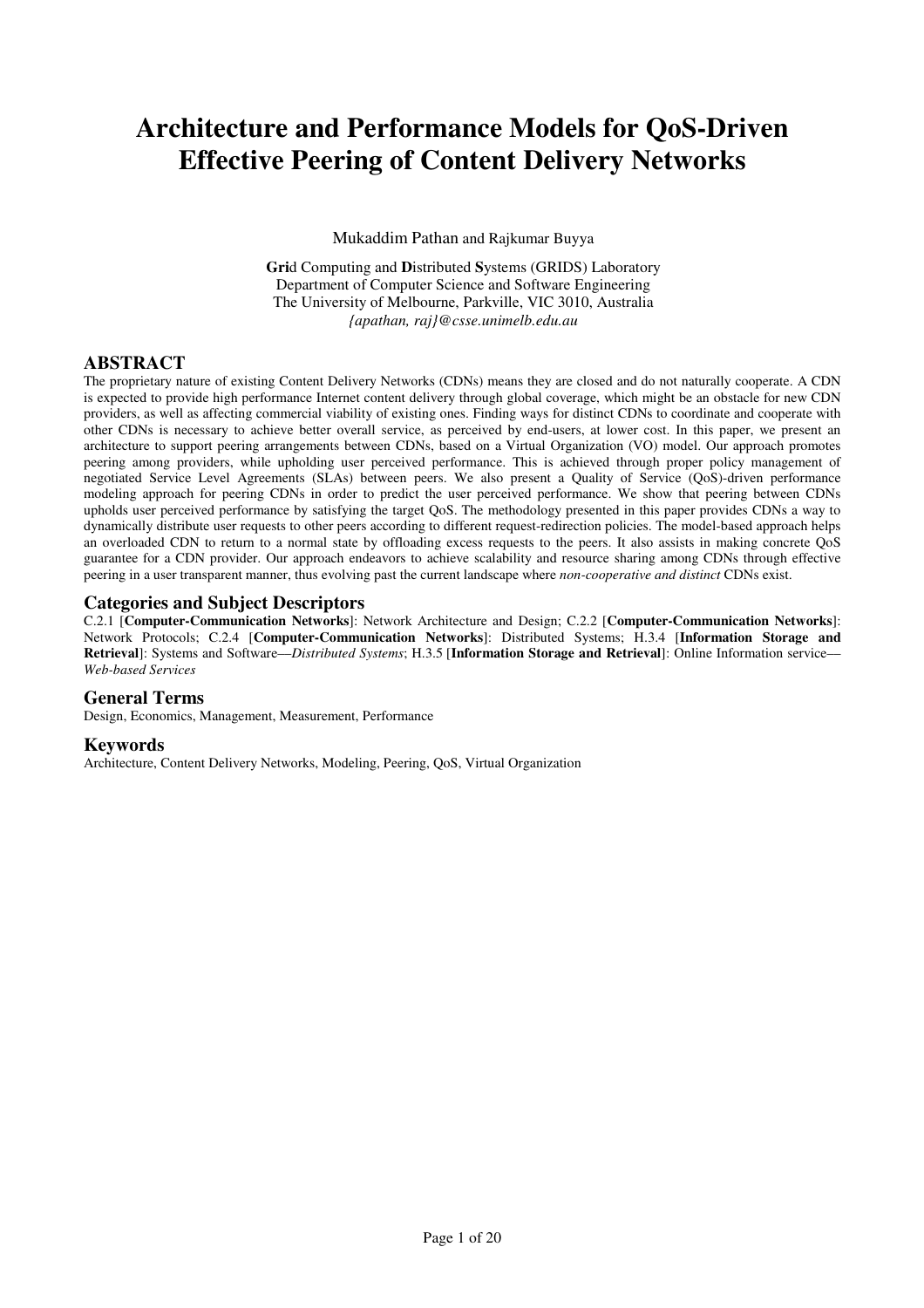# 1. INTRODUCTION

With the proliferation of the Internet, popular Web services often suffer congestion and bottlenecks due to large demands made on their services. Such a scenario may cause unmanageable levels of traffic flow (i.e. flash crowd [2]), resulting in many requests being lost. Replicating the same content or services over several mirrored Web servers strategically placed at various locations is a method commonly used by service providers to improve performance and scalability. The user is redirected to the nearest server and this approach helps to reduce network impact on the response time of the user requests. A Content Delivery Network (CDN) [25] is such a network of surrogate servers spanning the Internet for better delivery of content to end-users. They provide services that improve network performance by maximizing available bandwidth, improving accessibility and maintaining correctness through content replication. Thus, they offer fast and reliable applications and services by distributing content to *edge* servers located close to endusers [10].

Existing commercial CDNs are proprietary in nature. They are owned and operated by individual companies. Each of them has created its own closed delivery network, which is expensive to setup and maintain. Running a global CDN is even more costly, requiring an enormous amount of capital and labor. In addition, content providers typically subscribe to one CDN and thus can not use the resources of multiple CDNs at the same time. Furthermore, commercial CDNs make specific commitments to their customers by signing Service Level Agreements (SLAs) [6][31]. An SLA is a contract between the service provider and the customer to describe provider's commitment and to specify penalties if those commitments are not met. If a particular CDN provider is unable to provide Quality of Service (QoS) to end-user requests, it may result in SLA violation and end up costing the provider. Therefore, the requirements for providing high quality service through global coverage might be an obstacle for new providers, as well as affecting commercial viability of existing ones. It is evident from the major consolidation of the CDN market, down to a handful of key players, which has occurred in recent years. For example, a recent news outburst reveals that two commercial CDNs Akamai Technologies, Inc. and Netli, Inc. have signed a definitive agreement for Akamai to acquire Netli in a merger transaction<sup>1</sup>.

To ensure QoS while serving end-user requests a CDN is required to either provide all necessary distributed computing and network infrastructure (thus massively over provisioning its resources during day-to-day operation), or to be able to harness external resources on demand to meet any unexpected resource shortfalls. Therefore, the objectives of providing high quality services, reducing expenses, and avoiding adverse business impact could be achieved by establishing peering arrangements between CDN providers [4]. This large Internet-wide cooperation can be termed as a 'peering arrangement' [26] or internetworking [17] between CDNs, where some CDN providers may team up at some point in time to share resources and form an alliance in order to respond to or exploit a particular niche [27]. It virtualizes multiple providers and provides flexible resource sharing and dynamic collaboration between autonomous individual CDNs. In such a system, a CDN serves user requests as long as the load can be handled by itself. If the load exceeds its capacity, the excess user requests are offloaded to the CDN network of the peers. Thus, an overloaded CDN can redirect a fraction of the incoming content requests. This approach also provides a means to avoid long-term (i.e. periodic traffic pattern during a particular Web event) or short term (i.e. flash-crowds) bottlenecks [26][27].

Such peering arrangements are appealing, since it allows individual providers to achieve greater scale and network reach cooperatively than they could otherwise attain individually. In such a cooperative multi-provider environment, users are redirected across distributed set of Web servers deployed by partnering CDNs as opposed to individual servers belonging to a single CDN. Moreover, limited information about response time or service cost is typically available from individual CDNs, and load balancing control is retained by an individual provider within its own Web servers. Therefore, request-redirections must occur over distributed sets of Web servers belonging to multiple CDN providers, without the benefit of the full information available, as in the single provider case.

The challenges in adopting a peering arrangement between CDNs include designing a system that virtualizes multiple providers and offloads end-user requests from the primary provider to peers based on cost, performance and load. In particular we identify the following key issues:

- When to peer? The circumstances under which a peering arrangement should be triggered. The initiating condition must consider expected and unexpected load increases.
- How to peer? The strategy taken to form a peering arrangement between multiple CDNs. Such a strategy must specify the interactions among entities and allow for divergent policies between peering CDNs.
- Whom to peer with? The decision making mechanism used for choosing CDNs to peer with. It includes predicting performance of the peers, working around issues of separate administration and limited information sharing between peering CDNs.
- How to manage and enforce policies? How policies are managed according to the negotiated SLAs. It includes deploying necessary policies and administering them in an effective way.

In this paper, we present a novel architecture of a Virtual Organization (VO) [21] based system for forming peering CDNs. In our architecture, a CDN serves end-user requests as long as the load can be handled by itself. If the load exceeds its capacity, the excess end-user requests are offloaded to the Web servers of the peers. The VO-based peering system endeavors to cut expenses, improving locality while preserving user perceived performance at a satisfactory level. In this regard, we present an approach to perform QoSdriven modeling of the peering CDNs based on the fundamentals of queuing theory. We also demonstrate the performance comparison of four request-redirection policies within the peering CDNs model. Our aim is to show that the cooperation between CDNs through a peering arrangement upholds user perceived performance by providing target QoS according to SLAs. Our performance models can be

 $\overline{a}$ 

<sup>&</sup>lt;sup>1</sup> Akamai Technologies, Inc., "Akamai to Acquire Netli," Press Release, February 5, 2007 http://www.akamai.com/html/about/press/releases/2007/press\_020507.html.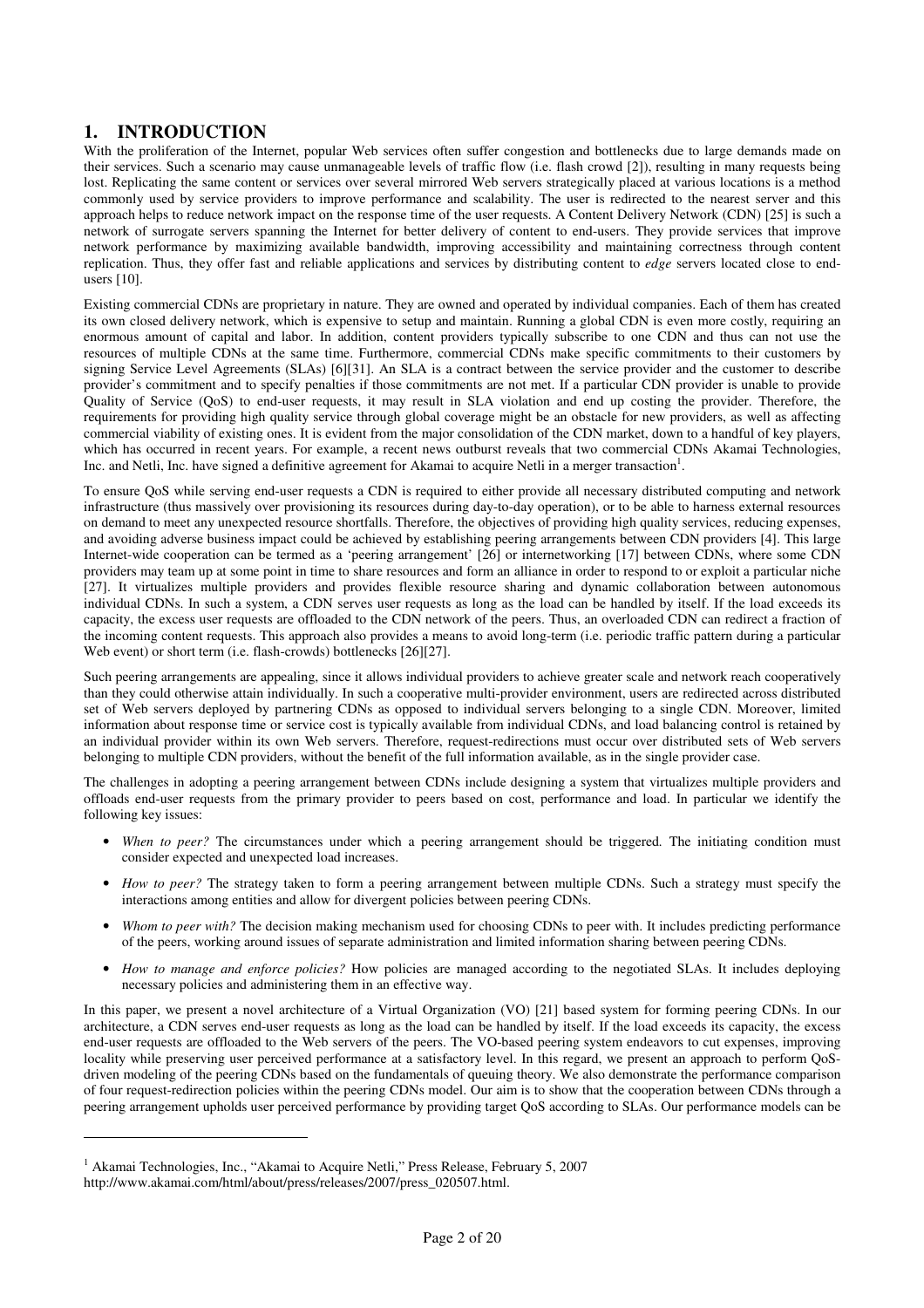used to reveal the effects of peering and to predict end-user perceived performance. Our approach endeavors to assist in making concrete QoS guarantees by a CDN provider. The main contributions of this paper are:

- an architecture for an open and decentralized system that supports the QoS-driven effective peering of CDNs;
- a policy-based framework for SLA negotiation among peering CDNs to ensure that requests are effectively served, meeting user QoS requirements;
- performance models to demonstrate the effects of peering and to predict user perceived performance;
- systematic performance analysis and measurement-based methodology to study the impact of key performance parameters such as server load and measurement errors that can be expected in a realistic system;
- an approach to measure the QoS level of a CDN provider to ensure it provides efficient services; and
- performance comparison of four request-redirection policies within the peering CDNs system model.

The rest of the paper is structured as follows: Section 2 presents the related work. Our architecture for peering CDNs with a broad view of the VO creation steps and VO formation scenarios is described in Section 3. The next section enlightens the QoS aspect in peering CDNs. It is followed by the details on policy management in peering CDNs environment, with a particular focus on negotiated SLAs and defined policy levels. Section 6 outlines the performance models and our approach for measuring QoS performance of a CDN provider. Results are demonstrated in Section 7, followed by the decisive evaluation of our approach in Section 8. Finally, Section 9 concludes the paper with a brief summary of expected contributions and future directions.

## 2. RELATED WORK

Peering of CDNs is gaining popularity among researchers of the scientific community. Several projects are being conducted for finding ways to peer CDNs for better overall performance. Analyses of previous research efforts reveal a deficient progress to define the frameworks and policies for CDN peering. The reasons for this lack of progress are due to the complexity of the technological problems, legal and commercial operational issues that need to be solved in practical context.

In the following, we outline some of the related research efforts found in literature. They can be separated into different groups: architectural models vs. analytical performance models, and provider vs. end-user side perspective to assist peering. We start with investigating the architectures for enabling the peering concept and then present the related performance modeling approaches. We also mention the initiatives in this context from user-side perspective along with the deployed Peer-to-Peer (P2P) CDNs.

IETF has taken the first initiative to propose a Content Distribution Internetworking (CDI) Model [17]. It allows CDNs to have a means of affiliating their delivery and distribution infrastructure with other CDNs who have content to distribute. The CDI Internet draft assumes a federation of CDNs but it is not clear how this federation is built and by what relationships it is characterized. It recommends providing QoS in the cooperative domain either through using a supervision function or an independent third party to supervise and manage all the CDN peers, and to give some guarantees on the QoS of each CDN in the CDI model. However, it does not provide any hint on the type and/or characteristics of the supervision function to be used. The CDI model also does not examine the implications of using an independent third party for ensuring QoS guarantees to end-user requests. Based on the CDI model, Turrini [30] presents a protocol architecture, where performance data is interchanged between CDNs before forwarding a request by an authoritative CDN (for a particular group). This approach adds an overhead on the response time perceived by the users. Moreover, being a point-to-point protocol, if one end-point is down the connection remains interrupted until that end-point is restored. Since no evaluation is provided for performance data interchange, the effectiveness of the protocol is unclear.

CDN brokering [5] can be identified as a pioneering research effort towards developing a CDN brokerage system deployed on the Internet on a provisional basis. It allows one CDN to intelligently redirect end-users dynamically to other CDNs in a domain. The drawback is that the routing mechanism used is proprietary in nature and might not be suitable for a generic CDI architecture. Though it provides benefits of increased CDN capacity, reduced cost and better fault tolerance, it does not consider the end-user perceived performance to satisfy QoS while serving requests. Moreover, it only demonstrates the usefulness of brokering rather than to comprehensively evaluate a specific CDN's performance.

Cardellini et al. [11] presents an architecture for enhancing QoS in geographically distributed Web systems. It integrates DNS proximity and dispatcher scheduling with an HTTP redirection mechanism in order to achieve a scalable and balanced Web system. Though it aims to minimize the response time experienced by users while accessing geographically distributed Web sites, the use of HTTP request redirection may lead to increased network impact on latency experienced by the end-users. Moreover, it does not capture the heterogeneity in Web server systems since it only considers homogeneous Web clusters (hence, service distributions are the same) belonging to a single entity.

While the above mentioned research efforts do not explicitly virtualize multiple CDN providers, a peering system for content delivery workloads in a federated, multi-provider infrastructure is presented by Amini et al. [4]. The core component of the system is a peering algorithm that directs client requests to partner providers to minimize cost and improve performance. But the peering strategy, resource provisioning and performance guarantees among partnering CDNs are unexplored in this work.

In the context of modeling traffic redirection between geographically distributed Web servers, an approach to model the traffic redirection in geographically diverse server sets [3] and Wide Area Redirection of Dynamic Content (WARD) [29] can be mentioned. The first uses a novel metric Server Set Distance (SSD) to simplify the modeling and classification of redirection schemes. Though this model provides a foundation for intelligent server selection over multiple, separately administrated server pools, it does not try to show the effectiveness of any particular policy or evaluate the QoS performance of any given CDN. On the other hand, WARD presents a novel architecture for redirecting dynamic content requests from an overloaded Internet Data Center (IDC) to a remote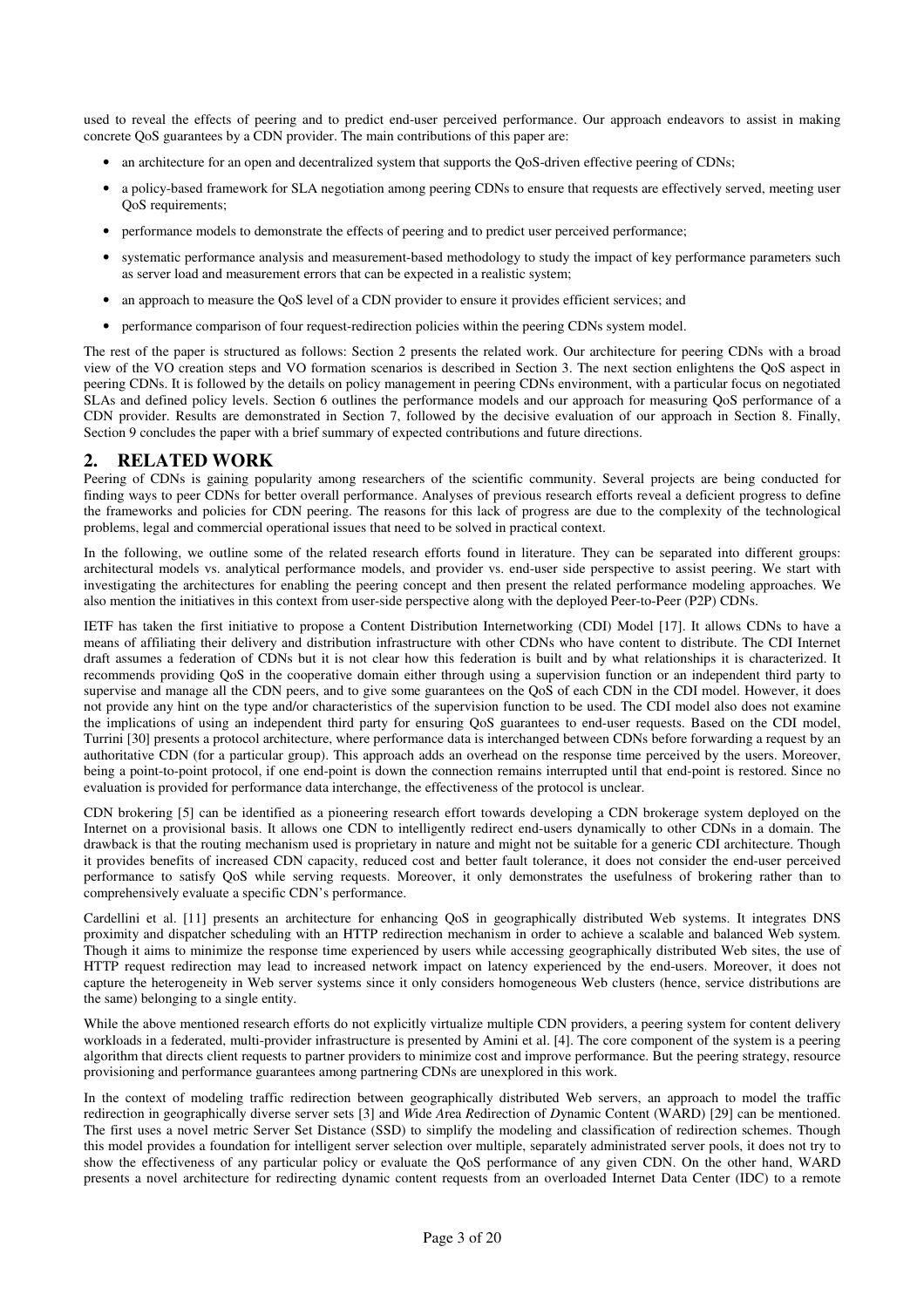replica. It demonstrates a simple analytical model to characterize the effects of wide area request redirection on end-to-end delay. WARD can avoid over-provisioning of IDCs and achieve significant performance improvement through reduction in average request response times. However, it is mainly targeted to IDCs under the control of single administrative entity. Therefore, it does not virtualize multiple providers while considering request redirection. Moreover, it also does not provide mechanisms to evaluate the QoS performance of individual IDCs.

From a user-side perspective, Cooperative Networking (CoopNet) [23] addresses the flash crowd problem through the cooperation of end-hosts. CoopNet is found to be effective for small Web sites with limited resources. The main problem of the user-side mechanisms is that they are not transparent to end-users, which is likely to restrict their widespread deployment. Hence, it can not be used as a replacement and/or alternative for cooperation among infrastructure-based CDNs.

Among the deployed P2P-based CDN systems, CoDeeN [32], CoralCDN [19], Globule [28] can be mentioned as they provide collaborative content delivery. Other systems such as DotSlash [34] is a community driven "mutual" aid service that offers support for small sites that would not have the resources to cope during instances of flash crowds. Although CoDeeN and CoralCDN are built on top of a set of cooperative Web caches, they do not capture the notion of multi-provider existence for content delivery. On the other hand, Globule aims to allow Web content providers, not CDN providers, to organize together and operate their own world-wide hosting platform. While CoralCDN gives better performance to most users for accessing participating Websites, CoDeeN provides participating users better performance to most Web sites. However, none of them provide mechanism to evaluate the QoS performance of a certain provider. Moreover, some of these systems make strong assumptions on the characteristics of applications and do not virtualize multiple providers for cooperative management and delivery of content in a peering environment.

# 3. VO-BASED PEERING CDNs

A CDN is expected to provide the necessary distributed computing and network infrastructure to ensure SLAs are met with its customers. In order to meet such SLAs and to manage its resources properly, it could be necessary to cooperate with other CDNs through establishing peering arrangements between themselves. In this paper, we define a 'peering arrangement' between CDNs as:

**Definition of 'peering arrangement'**  $-A$  peering arrangement of CDNs is formed by a set of autonomous CDNs  $\{CDN_1, CDN_2,$  $...,$  CDN<sub>n</sub>}, which cooperate through a mechanism **M** that provides facilities and infrastructure for cooperation between multiple providers for sharing resources in order to ensure efficient service delivery. Each CDN<sub>i</sub> is connected to other peers through a 'conduit'  $C_i$ , which assists in discovering external resources that can be harnessed from other CDNs. We denote  $S = \{S_1, S_2, ...,$  $S_m$ *l* as the set of services provided by a CDN.

Our definition of 'service' in this context is in line with the service definition in Service Oriented Computing (SOC) paradigm [24]. We define a 'service' as:

**Definition of 'service'** – A service  $S_i$ , offered by a cooperating CDN<sub>i</sub> is the endpoint of a well-defined, self-contained connection or underlying system (which does not depend on the context or state of other services) to serve a request according to the QoS requirements of end-users. A service request may specify a call for serving request for an individual file or object, a Web page (containing multiple objects) or an application service of a particular script (e.g. CGI, PHP) or any digital content.



Figure 1: Example of VO-based peering CDNs

In our approach, cooperation among the peering CDNs is achieved through a VO. Here, we adopt the following definition of VO:

**Definition of 'VO'** – A VO is composed of a number of semi-independent autonomous entities (including different individuals, departments, and organizations) that come together to share resources and collaborate on common goal(s).

A VO in the peering CDNs architecture consists of multiple autonomous CDNs who collaborate through a 'resource sharing' approach to serve user requests efficiently according to QoS requirements. Formation of a VO is initiated by a CDN, which realizes that it will not be able to meet its SLAs with the customers. The initiator is called a *primary* CDN; while other CDNs who share their resources in a VO are called *peering* CDNs. Users interact transparently with the VO by requesting content from Web servers of the primary CDN. A content request may initiate further VO activities that the end-users are unaware of (e.g. inter-CDN request-routing, content replication and delivery in a peering arrangement). Thus, the participating entities act as a single conceptual unit in the execution of common goal(s).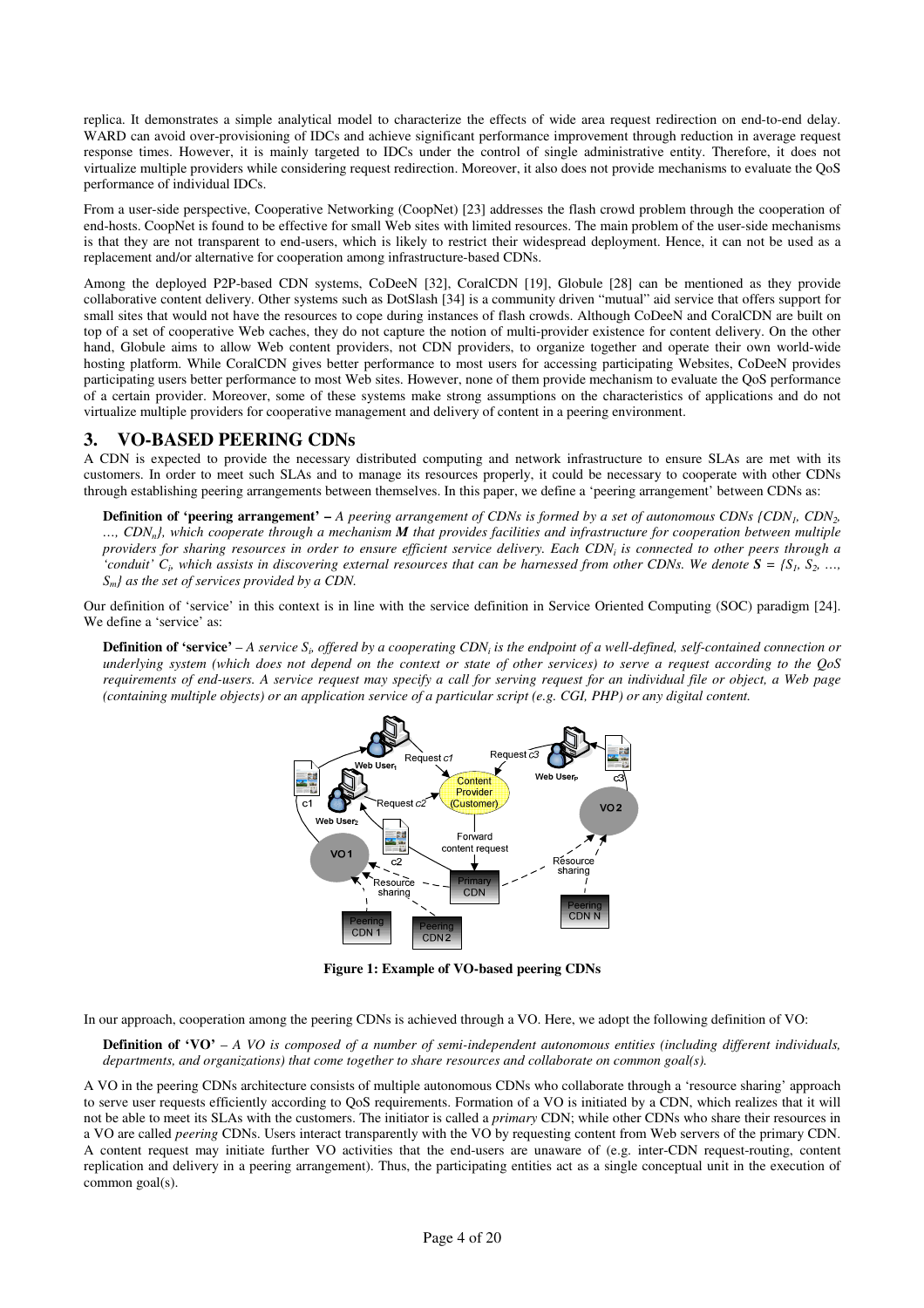A VO is composed of explicit members who are the primary and any peering CDNs who cooperate for resource sharing, and implicit members who are content providers and end-users. Implicit members are transparent to a VO but they share the benefit from it. Figure 1 shows the example of VO-based peering CDNs. End-user requests for content are forwarded to the primary CDN which is holding the content from the content provider. The requested content is served either directly by the primary CDN or by any peering CDNs within a VO. Let us consider content c1 and c3 in Figure 1. Since c1 and c3 reside in the Web servers within VO1 and VO2 respectively, requests of c1 and c3 are served accordingly from VO1 and VO2. In case of content c2, the primary CDN directly delivers the requested content.

#### Table 1: List of commonly used terms

| <b>Terminology</b>     | <b>Description</b>                                                          |
|------------------------|-----------------------------------------------------------------------------|
| Web server (WS)        | A container of content                                                      |
| <i>Mediator</i>        | A policy-driven entity, authoritative for policy negotiation and management |
| Service registry (SR)  | Discovers and stores resource and policy information in the local domain    |
| Peering Agent (PA)     | A resource discovery module in the peering CDNs environment                 |
| Policy repository (PR) | A storage of Web server, mediator and VO policies                           |
| $P_{WS}$               | A set of Web server-specific rules for content storage and management       |
| $P_M$                  | A set of mediator-specific rules for interaction and negotiation            |
| $P_{VQ}$               | A set of VO-specific rules for creation and growth of the VO                |



Figure 2: Architecture of a system to assist the creation of peering CDNs

# 3.1 System architecture

The architecture of our VO-based peering CDNs is shown in Figure 2. The terminologies used to describe the system architecture are listed in Table 1. In the VO-based peering CDNs model, a CDN endeavors to balance its service requirements against the high costs of deploying customer-dedicated, over-provisioned resources. Thus, to cut expenses and avoid the potential peak load threat of violating SLAs with the customers, CDNs will be able to leverage computing and network infrastructure from other CDNs through peering. The negotiation among CDNs for resource sharing allows a peering CDN to agree to allocate the required amount of its local resources (Web servers, bandwidth etc.) in order to provide content and services on behalf of the primary CDN.

A peering arrangement among CDNs that allows provisioning and sharing of computing resources must also provide settlement and exchange of the generated revenue. The primary CDN ultimately controls the resources it has acquired – which are delegated rights for the peering CDNs' physical resources. The physical resources could consist of resources from multiple peering CDNs distributed over different geographical locations. The primary CDN determines what proportion of the Web traffic (i.e. user requests) is redirected to the peering CDNs, what content is replicated, how the replication decisions are taken, and which replication policies are being used.

In our architecture, Web Servers (WS) within a CDN are the actual holders of content, comprising of two layers—overlay, which is a collection of Web service host (e.g. Apache, Tomcat), Service Level Agreement (SLA)-allocator, and policy agent; and core, which refers to the underlying hardware infrastructure. Each Web server has its own policies, defined as a set of server-specific rules,  $P_{WS}$ , for the storage and management of content. The Service Registry (SR) helps in discovering local resources within a CDN by providing resource and access related information. The Peering Agent (PA), Mediator and Policy Repository (PR) collectively act as a "gateway"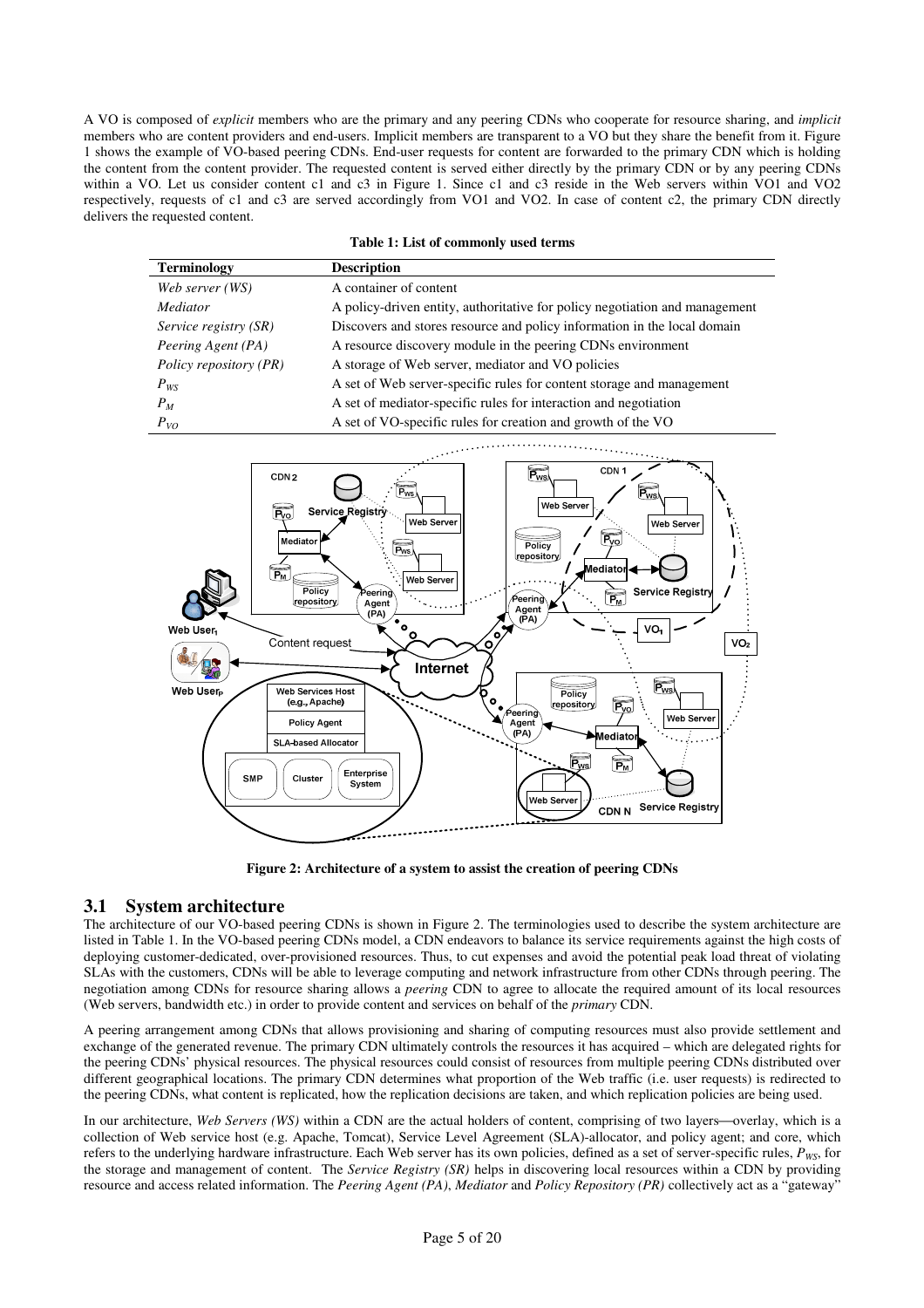for a given CDN, and all three assist in creation of a new VO. The PA of a CDN acts the role of a resource discovery module. It acts as the first point of contact for other CDNs when they are initiating a peering agreement, and a conduit through which a CDN can itself discover potentially useful resources available from other CDNs. The mediator is responsible for negotiation among CDNs and management of operations within a VO. The mediator has its own policies (defined as a set of mediator-specific rules,  $P_M$ ) and also manages the policies (defined as a set of VO-specific rules,  $P_{VO}$ ) necessary for negotiation and creation of VO(s). The PR virtualizes all of the individual policies from within the VO, including  $P_{WS}$ ,  $P_M$ , and  $P_{VO}$ , and will ultimately include policies from peering CDNs.

# 3.2 Lifecycle of a VO

A VO may vary in terms of purpose, scope, size, and duration. Hence, VOs are of two types: short-term on-demand VOs and longterm VOs with established SLAs. A short-term VO is formed for limited duration, based on the current user request patterns to prevent the generation of *hotspots* [2]. Such a peering arrangement should be automated to react within a tight time frame – as it is unlikely that a human directed negotiation would occur quickly enough to satisfy the evolved niche. A short-term VO is formed on-demand and the policy for such VO formation is established dynamically to handle the situation, one such negotiation mechanism is described in section 3.3. Short-term VOs are phased out when the workload returns to normal. On the other hand, a long-term VO is formed for an event which will be known in advance. In a long-term VO, CDNs collaborate for longer period of time and such a VO remains for the duration of the event. In this situation, we would expect negotiation to include a human-directed agent to ensure that any resulting decisions comply with participating companies' strategic goals. Relevant scenarios for short and long-term VO creation have been illustrated in [27].



Figure 3: The formation of a Virtual Organization (VO)



Figure 4: A formed VO

Figure 3 and Figure 4 respectively illustrate the VO creation steps and a VO after it is formed, while Figure 5 shows the flowchart of a VO lifecycle. When a VO is formed, a number of issues are taken into account, including:

- An entity responsible for forming a VO should be able to recognize circumstances in which it should initiate VO formation.
- A participating entity while joining in a VO should be able to determine the conditions under which it is profitable for it to join.
- Given a number of offers, the entity that initiates VO formation should be able to determine the best offer(s) in terms of economic benefit

Figure 6 presents the protocol for cooperation between CDNs through VO formation. The major phases of the protocol are the following:

Phase I: Hotspot detections - A (primary) CDN provider realizes that it cannot handle a part of the workload on its Web server(s). A VO initialization request is sent to the mediator.

**Phase II: Shell VO creation –** The primary CDN constructs a *shell VO*, with a mediator instance, a service registry instance, and a policy registry. The mediator instance obtains the resource and access information from the SR, whilst SLAs and other policies from the PR

**Phase III: Expansion of shell VO** – The shell VO represents the potential for peering of resources. Hence, it needs to be expanded to include additional resources from other CDNs. The mediator instance, on the primary CDN's behalf, generates its service requirements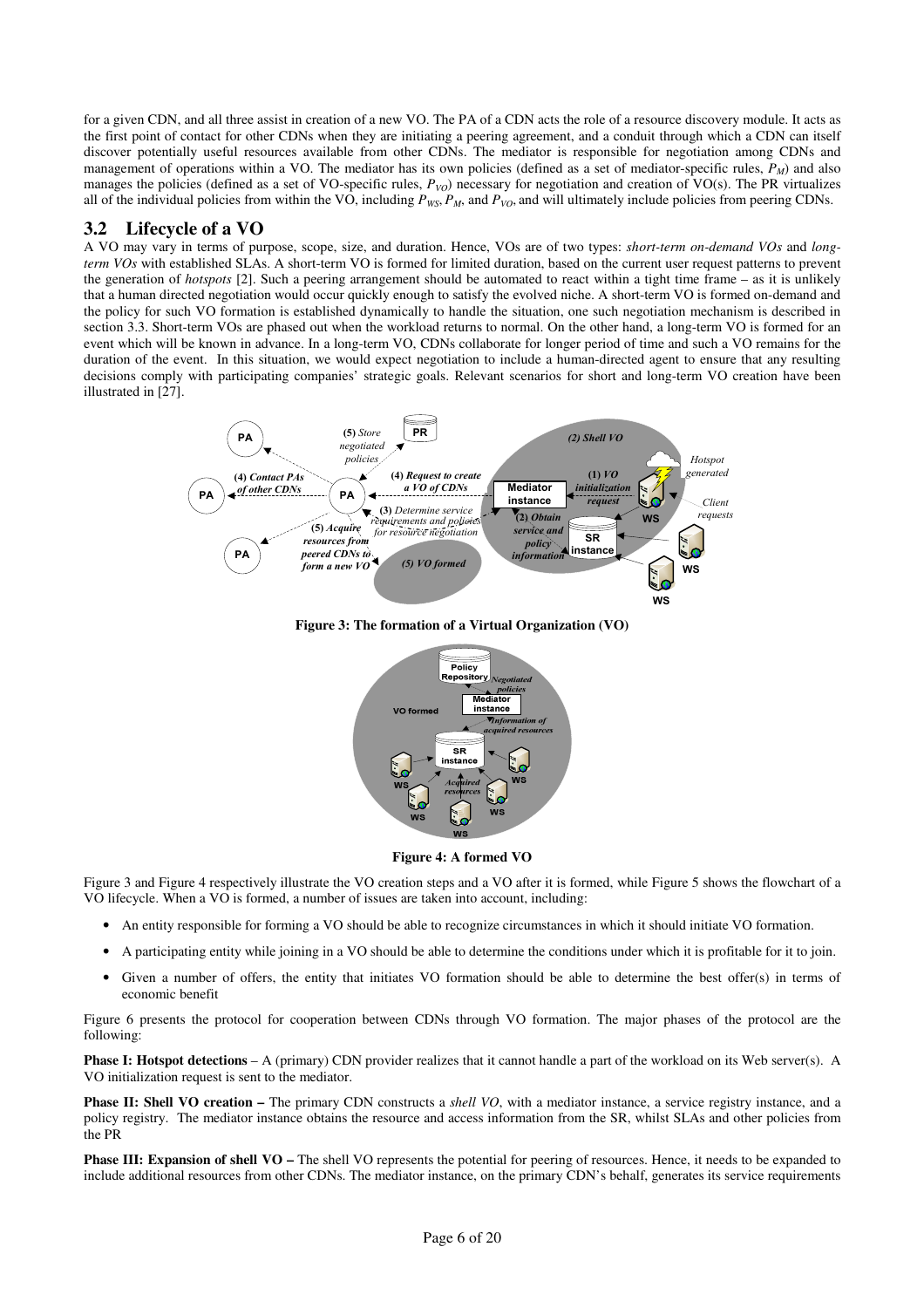based on the current circumstance and SLA requirements of its customer(s). The mediator instance passes the service requirements to the local Peering Agent (PA). If there are any preexisting peering arrangements (for a long term scenario) then these will be returned at this point. Otherwise, short term negotiation(s) is carried out between the PA identified peering targets (Section 3.3).



Figure 5: Flowchart of a VO lifecycle



Figure 6: Protocol for cooperation between CDNs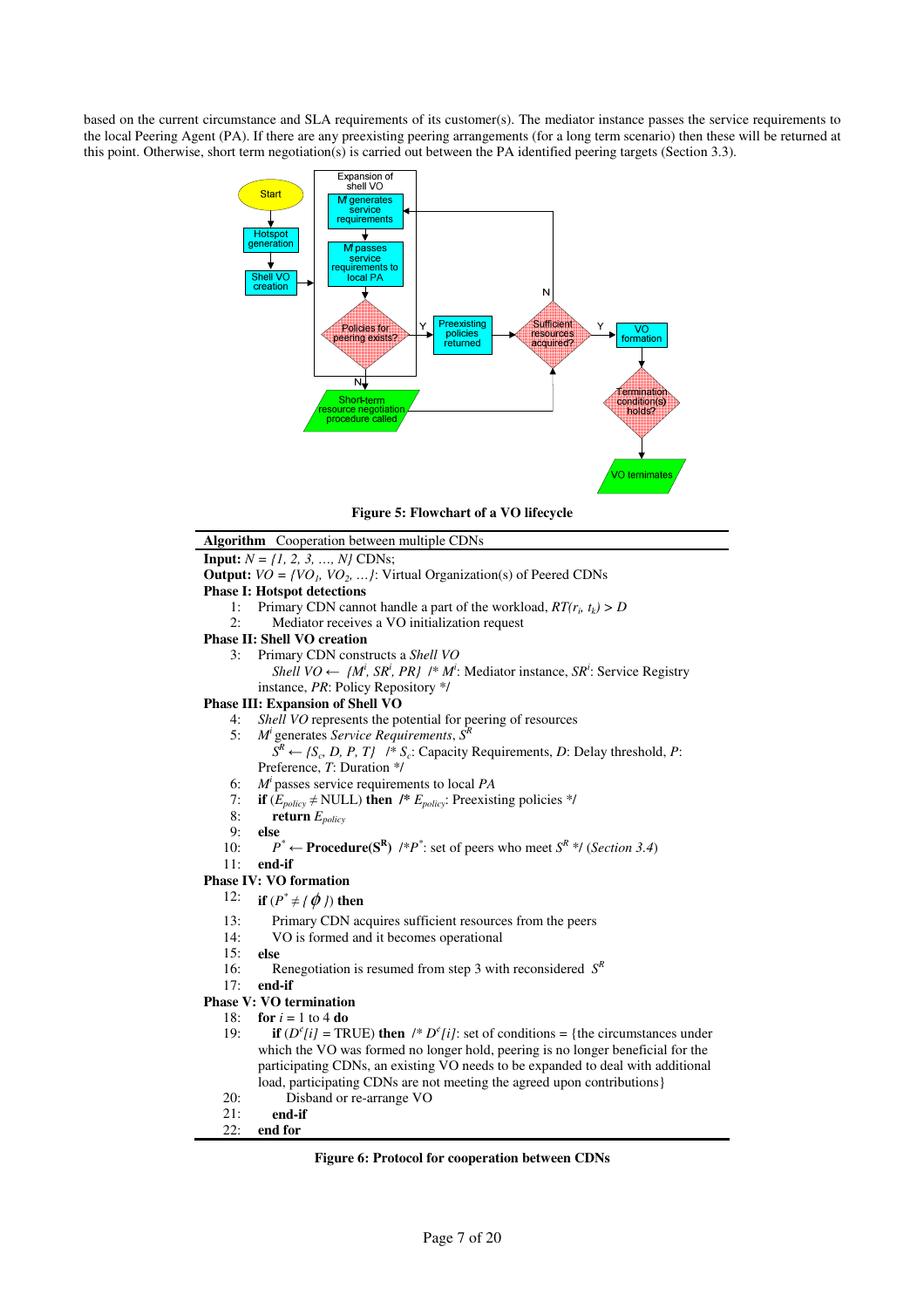.Phase IV: VO formation – When the primary CDN acquires sufficient resources from its peers to meet its SLAs with the customer, the new VO becomes operational. If no CDN is interested in such peering, VO creation through re-negotiation is resumed from Step 3 (Phase II) with reconsidered service requirements.

**Phase V: VO termination –** An existing VO may need to either disband or re-arrange itself if any of the following conditions hold: (a) the circumstances under which the VO was formed no longer hold; (b) peering is no longer beneficial for the participating CDNs; (c) an existing VO needs to be expanded further in order to deal with additional load; or (d) participating CDNs are not meeting their agreed upon contributions.





### Procedure(S<sup>R</sup>): Autonomic Resource Negotiation

**Input:** *N*: set of CDNs, *C*: set of content,  $r_k = \{r_k^c, r_k^l\}$ : k-th content request

Output: Peering CDNs to participate in a cooperation

#### Phase I: Auction initiation

- 1:  $M^i$  calculates *Payoff Value*,  $P_{max}$ 
	- $P_{max} \leftarrow$  (the managing cost for  $r_k^c$ ) + (the expected profit from  $r_k^c$ )
- 2:  $M^i$  issues a call for bid to local PA, with Auction Policy,  $A_p$  $A_p \leftarrow \{S_c, D, P, T\}$  /\*  $S_c$ : Capacity Requirements, D: Delay threshold, P: Preference, T: Duration \*/
- 3: PA distributes auction request to other PAs of the peers
- 4: subset of  $M^i$ 's are selected as the distributed Auction Evaluators
- 5: Each *PA* passes the request to its  $M^i$

### Phase II: Bidding

- 6:  $M^i$ 's of the peers register with the requesting  $M^i$
- 7: Bidders calculate *Bidding Function*,  $B_i(r_k)$

 $B_i(r_k) = S_i(r_k^c) + ER_i(r_k^c, t_k, n) + \psi_i(A_p)$  /\*  $S_i(r_k^c)$ : Cost incurred,

 $ER_i(r_k^c, t_k, n)$ : Expected Revenue,  $\psi_i(A_p)$ : Seller *i*'s interest to bid \*/

$$
ER(r_k^c, t_k, n) = \alpha \sum_{j=k+1}^{k+n} \delta(r_k^c, r_j^c) \phi(r_k^l, r_j^l) + (1-\alpha) \sum_{i=1}^{k-1} \delta(r_k^c, r_i^c) \phi(r_k^l, r_i^l), 0 \le \alpha \le 1
$$

 $\ell^* \delta(c_i, c_j)$ : Similarity function for two content,  $0 \leq \delta(c_i, c_j) \leq 1$ ;  $\phi(r_i^l, r_j^l)$ :

Similarity of two content requests in terms of distance,  $0 \leq \phi(r_i^1, r_j^1) \leq 1$ 

#### Phase III: Auction Termination

- 8: Auctioneer collects bids from bidders
- 9: Bids are evaluated securely by distributed auction evaluators
- 10: Winners' set, W is selected based on lowest bid
- 11: Winner(s) are paid the amount of second-lowest bid
- 12: return W

#### Figure 8: Auction protocol for short-term resource negotiation

### 3.3 Short-term resource negotiation

In order to respond to hotspots that may result in a CDN failing to meet its QoS obligations, we propose that time-critical agreements for a short-term VO should be automatically negotiated. We expect any such agreements to hold for a limited duration and only involve an artificially restricted set of CDN resources. Even so, there are serious issues involving such agreements including trust, i.e.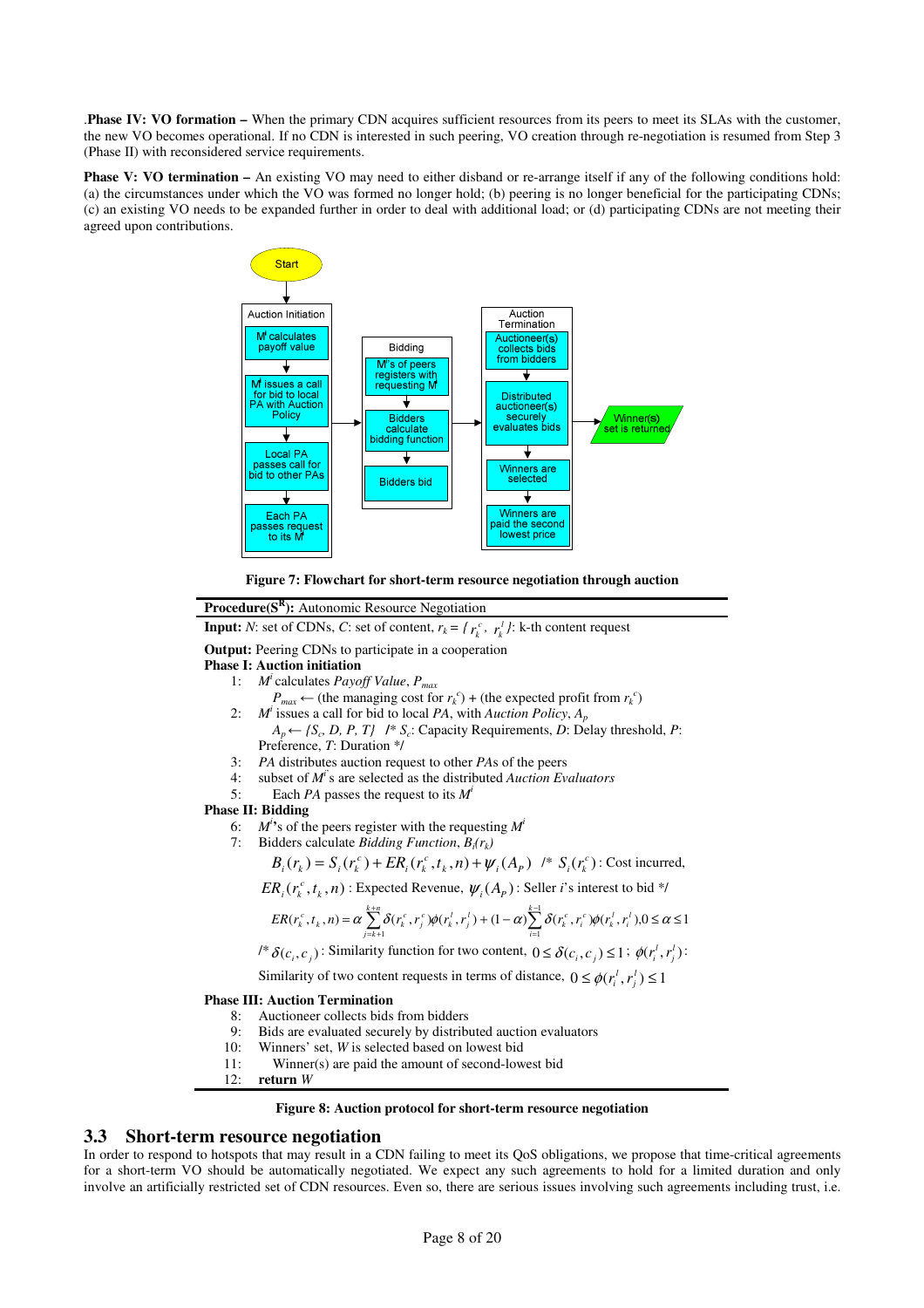who governs the allocation decisions and are they trustworthy; and the potential commercial sensitivity of information about the current state and costs of a CDN. Divulging commercially sensitive information (e.g. resources, access and policies) as a basis for negotiating a peering arrangement would be, in general, commercially unacceptable. Even with the limitations placed on resources that can be automatically delegated, there must be checks and balances to ensure that any delegation is made properly. Otherwise, it would also be unlikely that a CDN would agree to have an external party (e.g. mediator of the primary CDN) make allocations of their resources and bind them to negotiated SLAs.

One solution to these problems is to utilize a cryptographically secure auction [8], which hides both the valuations that CDNs place on their resources and who is participating in the auction. With this approach, no CDN needs to trust a particular auctioneer; rather the auction mechanism itself is trustworthy due to the cryptographic guarantees. Thus, malicious behavior by any CDN (including the primary) or third party auctioneer is prevented and sensitive bid prices are kept secret. These auctions have been shown to be tractable in practice and are therefore an ideal basis for automation of peering agreements.

A negotiation would start with the VO being formed and the mediator determining the shortfall in resources. The mediator then issues its local PA a call for bids and within this includes the SLAs that it requires. The PA distributes the request to other PAs of the peers and each of them then passes the request to its CDN mediator. All mediators that wish to bid then register with the requesting mediator and a subset of the mediators (acting as the distributed auctioneers) are selected via a cut and shuffle [22]. Note that the requesting mediator does not act as an auctioneer. The auction is then held securely and only the final resource allocations are revealed. The auction is combinatorial as multiple resource types can be specified and therefore different groupings and even substitutions of those resources over the peering CDNs are possible.

An auctioneer starts an auction not for selling an item (i.e. allocation), but for buying it. Buyers (peering CDNs) bid with the price they are willing to sell the allocation of their Web servers. One bidder can not see the bid of other bidders. An auctioneer gathers bids from the bidders and selects the lowest bidding agent(s) as the winner and the winner is paid second-lowest bidding price. In other words, a reverse Vickrey auction is used. As mentioned earlier, we assume that an auction is held using a cryptographically secure auction [8] protocol to hide all auction related sensitive information. Through this approach, a mendacious behavior from a provider is restricted. Thus, over-provisioning of resources by harnessing data through VO membership, or modifying and falsifying of content by some rogue CDN providers is not allowed.

Figure 7 shows the flowchart for autonomic resource negotiation through auction. Figure 8 presents the corresponding auction protocol. Here, we also summarize the steps for the auction to be held within a VO:

Phase I: Auction initiation – Before the start of the auction a subset of the mediators from the potential peering CDNs are randomly selected to act as the distributed Auctioneers. Auction starts when the mediator of a CDN (buyer) realizes the need of additional resources to replicate content. It internally determines the maximum payable amount (expressed by Payoff Value). The mediator then issues its local PA a call for bids including its service requirements (Auction Policy). The PA distributes the bidding request to other PAs of the peers and each of them passes the request to its mediator.

**Phase II: Bidding –** All mediators that wish to bid then register with the requesting mediator. All bidders (peers) use a *Bidding* Function to determine the bidding amount and potential peering CDNs bid their price.

Phase III: Auction termination and re-negotiation – An auctioneer collects bids and these bids are then evaluated securely by the distributed auctioneers to determine the winners and the optimal combinations of resources. An auction takes place successfully when winners are chosen according to the Auction policy of the primary CDN. A winner is paid by the amount of second-lowest bid. At this point, it can be assumed that a CDN has acquired sufficient resources from its peers to meet its SLAs with customers. If no winner is selected, re-negotiation through auction takes place, starting from Phase I.

# 4. QoS IN PEERING CDNs

The definition of QoS relates to the agreements between a service provider and its customers. In the VO-based peering CDNs environment, such agreements are specified as SLAs, which results in a fixed set of well understood terms—in our case, the OoS requirements of end-users. The definition of quality varies from different perspective and views. The following three views of quality are the most common:

- *Quality as functionality* According to this view, quality is considered in terms of the amount of functionality that a service provider can offer to its customers. Quality as functionality characterizes the design of a service and can only be measured by comparing the service against other services offering similar functionalities. For example, if CDN A provides content delivery service for static content only, while CDN B provides the same for both static and dynamic content; then CDN B can be considered to offer better quality than CDN A.
- Quality as conformance In this view, quality is seen as being synonymous with meeting provider's commitments and specification such as SLAs. Quality as conformance, which can be monitored for each service individually, usually requires the user's experience of a service in order to measure the 'promise' against the 'delivery'. For example, if CDN A makes the commitment to its customer that 95% of the user requests will be served within less than 2 seconds, and it maintains it at all times in its operation, then CDN A is usually considered as offering good QoS.
- Quality as reputation In this view, quality is linked to user's perception of a service in general. This perception is developed gradually over the time of a service provider's existence. Quality as reputation can be regarded as a reference to a service provider's consistency over time in offering both functionality and conformance qualities, and can therefore be measured through the other two types of qualities over time. It can also be viewed as the 'goodwill' of a particular service provider. For example, Akamai [1][18] is generally considered to be offering good quality content delivery services to the users, due to its reputation and large market share developed in course of time as a CDN provider.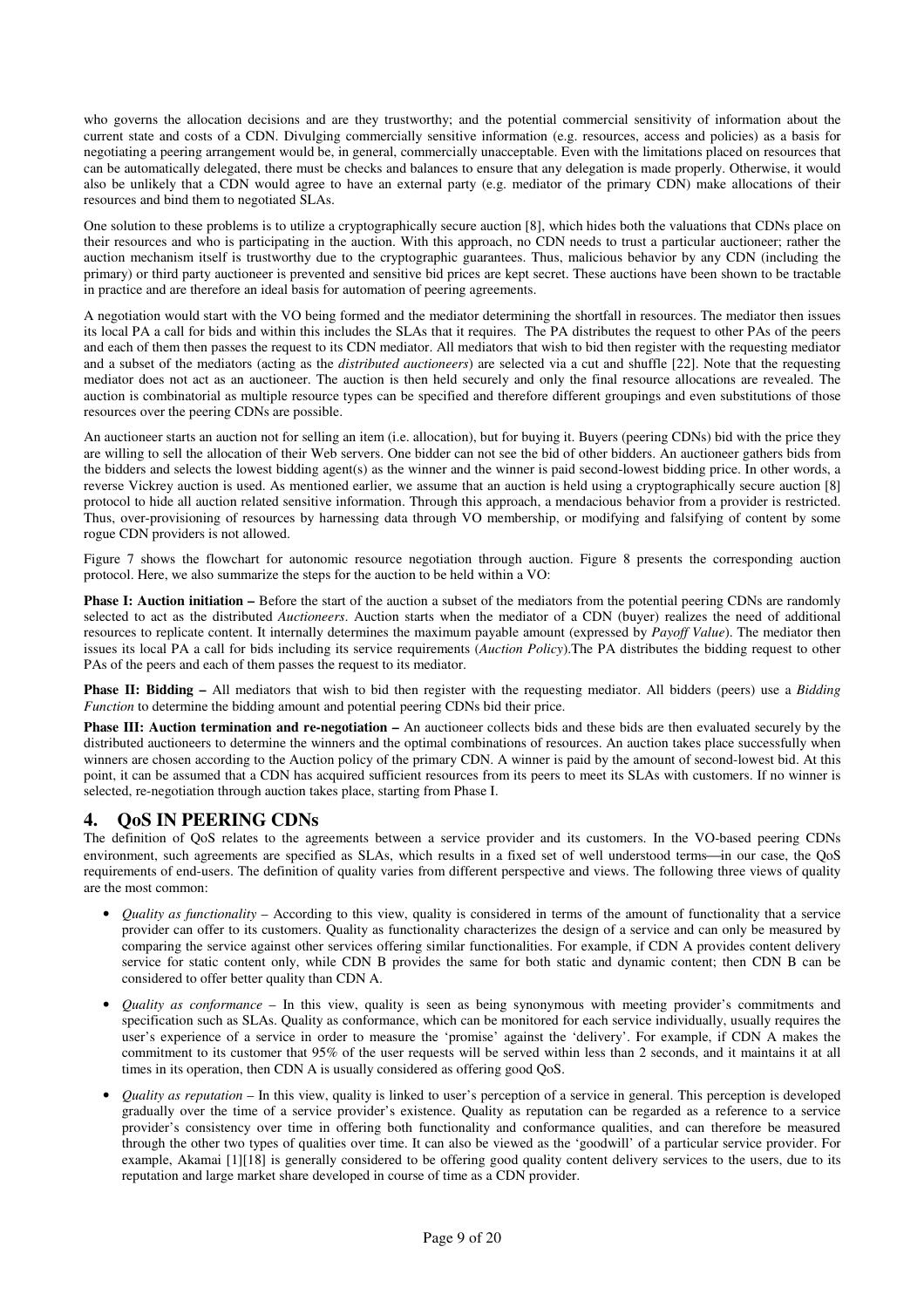While it is possible to consider all three types of quality for a service in the peering CDNs environment, it is perhaps most interesting and relevant to address the issue of ensuring QoS from the view of quality as conformance. Therefore, in this paper, we adopt the conformance view and define QoS as the experience perceived by a user for being served by a CDN. Specifically, in regard of the peering CDNs, we define quality in the following way:

**Definition of 'quality'** – Let A be a CDN provider and  $S = \{S_1, S_2, ..., S_m\}$  be the set of services provided by it. Assume that for each service  $S_i$ ,  $S_i^p$  is the quality that A promised to offer to the users and  $S_i^d$  is the actual quality delivered by A. Then the QoS for CDN A is given by,

$$
QoSA = f(Sip, Sid)
$$

where f is the function that measures the conformance between  $S_i^p$  and  $S_i^d$ .

In this definition, we capture the notion of conformance generally, but do not specify how  $S_t^p$  and  $S_t^d$  can be measured. We anticipate measuring the OoS assessment of a CDN in terms of the *response time* perceived by a user when it receives services from it. We also state that the QoS measure may take into account not only the average response time, but also the percentile (95<sup>th</sup> percentile, for example) of the response time. We specify response time as the time a service takes to respond to various types of requests. It is a function of load intensity, which can be measured in terms of expected waiting time of a request to be served (Section 6).

# 4.1 SLAs to ensure QoS

Ensuring QoS guarantees requires a means of establishing a set of common quality parameters and establishing which attributes are needed by a particular customer to describe its QoS requirements. These factors are combined in an SLA that both a customer and provider agree to and that the provider refers to when monitoring its QoS performance. Examples of QoS parameters that an SLA may specify are:

- The maximum response time for a service request will not exceed 0.5 seconds.
- 95% of user requests will be completed in less than 2 seconds.
- A service will be available for at least 99.9% of the time.

From a service management and business perspective, the fulfillment and assurance of SLAs is of key importance. In our context, the importance of an SLA lies in its encoding of performance obligations, so that a CDN can manage its workload. For example, the existing SLAs that a CDN currently holds firstly permit it to determine if a new SLA can be accepted as it is. Secondly, the SLAs are used to determine if the CDN is meeting user QoS requirements. Thirdly, a CDN uses its SLAs to quantify what further resources it would require in a peering arrangement. Thus, the existing SLAs are critical in establishing the runtime performance metrics for the CDN and as a basis for establishing peering arrangements. Examples of attributes that an SLA encodes are:

- Service type What service (e.g. content and/or application delivery) a user is requesting from a CDN.
- Service requirements The processing and/or capacity requirements for a CDN to serve user requests.
- *Duration* The maximum time duration within which content requests are to be served from a CDN.
- Guaranteed QoS level The level of guarantee (in terms of response time) that requests will be served within a delay threshold. For example, three levels of QoS guarantees can be specified: Gold = user requests will be served timely in 95% of cases; Silver = user requests will be served timely in 60% of cases; *Bronze* = no guarantee (best effort) will be provided for serving user requests.

# 5. SLA NEGOTIATION AND POLICY MANAGEMENT

When CDNs peer according to a VO-based framework, the participants sign SLAs with different performance objectives. Once the SLAs have been agreed upon, the participants in a VO work in order to satisfy the negotiated SLAs. The SLA components include:

- Description of service requirements, a specification of the resource and service requirements of the primary CDN. This description includes the storage requirements, the required rate of transfer, the primary CDN's preference to gain resources at a particular region, and the expected duration of receiving service.
- Administration for VO activities, which specifies the role of the mediator as an authoritative entity in the VO.
- Renegotiation for problem resolution, which illustrates the steps to be undertaken in face of any problem in providing necessary services.
- Consequences of SLA violation, which outlines the possible results of SLA violation in which service expectations are not met. The consequences of SLA violation may range from imposing penalty on the participants through reimbursement of part of the revenues lost due to the loss of service, to termination of peering relationship, and to disbanding and/or rearranging the participants to form a new VO.
- SLA bypassing conditions, which details the conditions under which the SLAs are not applicable. Such situations include the damage of physical resources due to natural disaster, theft etc.

## 5.1 Policy management to support SLAs

The proper operations of a VO-based peering CDNs architecture seek for the consistent performance and availability of a large number of widely distributed system entities, specified in an SLA. A policy-based framework can simplify the complexities involved in the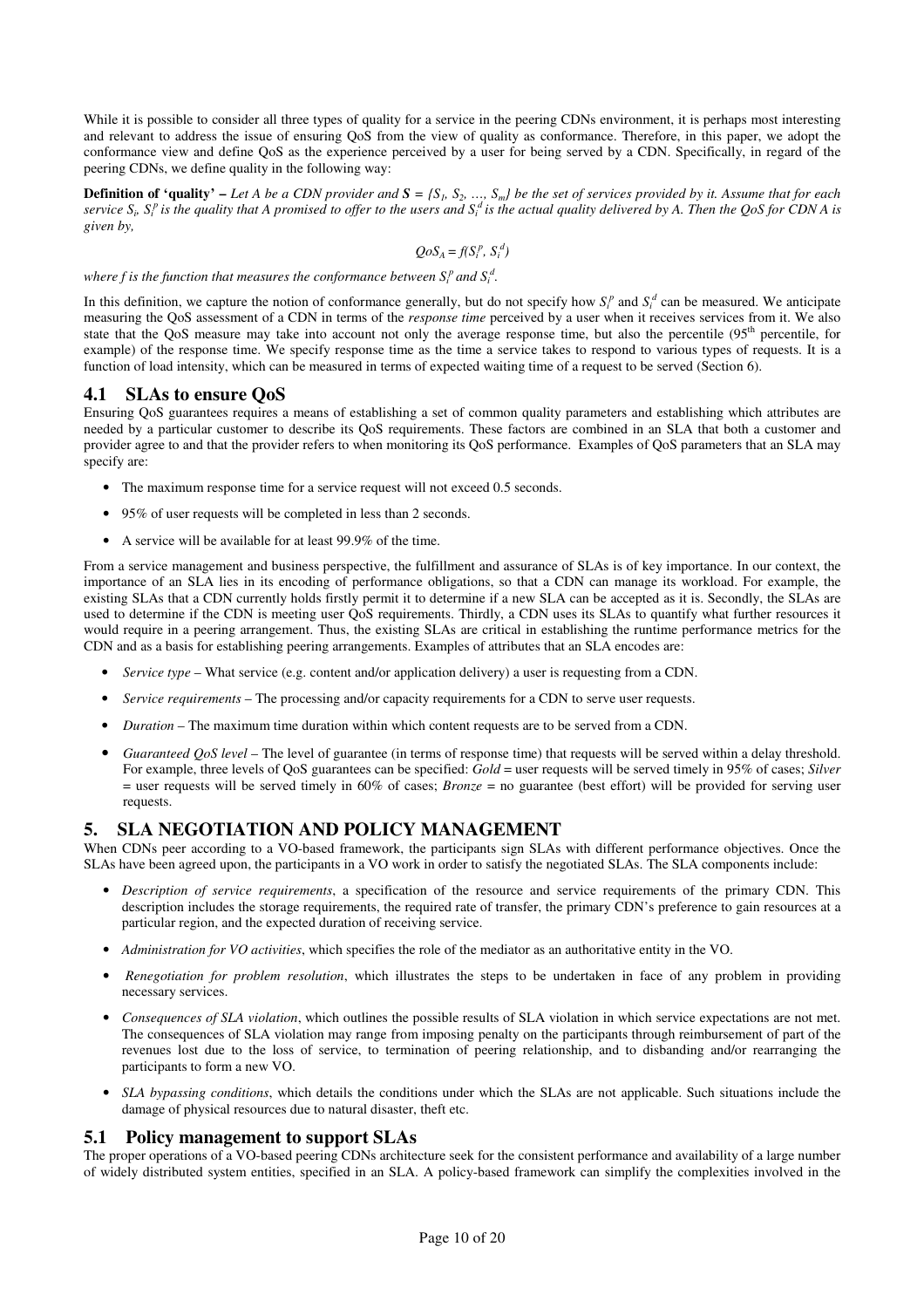operation and management of a large content distribution network [31]. Within our VO-based peering CDNs architecture we apply the standard policy framework defined by the IETF/DMTF [33]. The policy framework consists of four basic elements: policy management, policy repository, policy enforcement point (PEP), and policy decision point (PDP).

| <b>Policy framework</b><br>Component                       | Peering CDNs Component Specified policies               |                                         | <b>Description</b>                                                       |  |
|------------------------------------------------------------|---------------------------------------------------------|-----------------------------------------|--------------------------------------------------------------------------|--|
| System                                                     | Peering CDNs                                            | All policies in the<br>system           | The distributed computing and network infrastructure<br>for peering CDNs |  |
| Admin domain                                               | Formed VO                                               | Negotiated VO policies                  | An administrative entity for resource management<br>and access control   |  |
| Policy management tool                                     | Administrator dependent                                 |                                         | An administrator dependent tool to generate policies                     |  |
| Policy repository                                          | Policy repository                                       | Web server, VO and<br>mediator policies | Storage of policies in the system                                        |  |
| <b>Policy Enforcement</b><br><i>Points</i> ( <i>PEPs</i> ) | Web Services host, Policy<br>Agent, SLA-based allocator | Web server policies                     | A logical entity which ensures proper enforcement of<br>policies         |  |
| <i>PDPs</i>                                                | Mediator                                                | Mediator policies, VO<br>policies       | An authoritative entity for retrieving policies from<br>the repository   |  |

Table 2: Policy mapping

The framework (and the corresponding entities) for peering CDNs can be mapped to the basic policy framework. We show this mapping in Table 2. The policy repository (PR) from Figure 2 virtualizes the Web server, mediator and VO policies. These policies are generated by the policy management tool used by the VO administrator. The distribution network and the Web server components (i.e. Web Services host, Policy Agent, SLA-based Allocator) are the instances of PEPs, which enforce the peering CDN policies stored in the repository. The mediator is the instance of the PDPs, which specifies the set of policies to be negotiated at the time of collaborating with other CDNs, and passes them to the peering agent at the time of negotiation. The policy management tool is administrator dependent and it is not shown in Figure 2.

We also define three levels of policies, namely—Web server policy, mediator policy and VO policy. These three policy levels are detailed in the following:

Web server policies specify,

- how a server performs consistent content caching;
- how the policy agent module operates based on negotiated SLAs; and
- how the SLA-based allocator module ensures provisioning of resources to satisfy negotiated SLAs.

#### Mediator policies specify,

- how the mediator interacts with the PA to pass information on service requirements;
- how the mediator takes over the administration of delegated resources once they are acquired;
- how the mediator effectively manages VO activities to cope with changing circumstances; and
- how the mediator coordinates with other entities to assist in resource allocation.

VO policies include,

- the policies necessary for initiating VO creation;
- the policies need to be administered in face of SLA violation by VO participants; and
- the policies to dynamically disband or rearrange a VO.

## 6. PERFORMANCE MODELING

The general objective of a peering CDNs model is to provide improved QoS performance through minimizing end-user response time. However, the proprietary nature of existing commercial CDNs makes it difficult to predict the performance that a given user could experience from a particular CDN. Furthermore, such a model can be based on a complex combination of attributes such as Web server responsiveness or load, expected network delay, or geographic location. Several of these potential attributes vary over time and there is no single repository for listing the value of attributes such as geographic location or expected delay for all Internet-connected systems. Therefore, the values used in a peering CDNs model are likely to be based on heuristics.



Figure 9: Model of an M/G/1 queue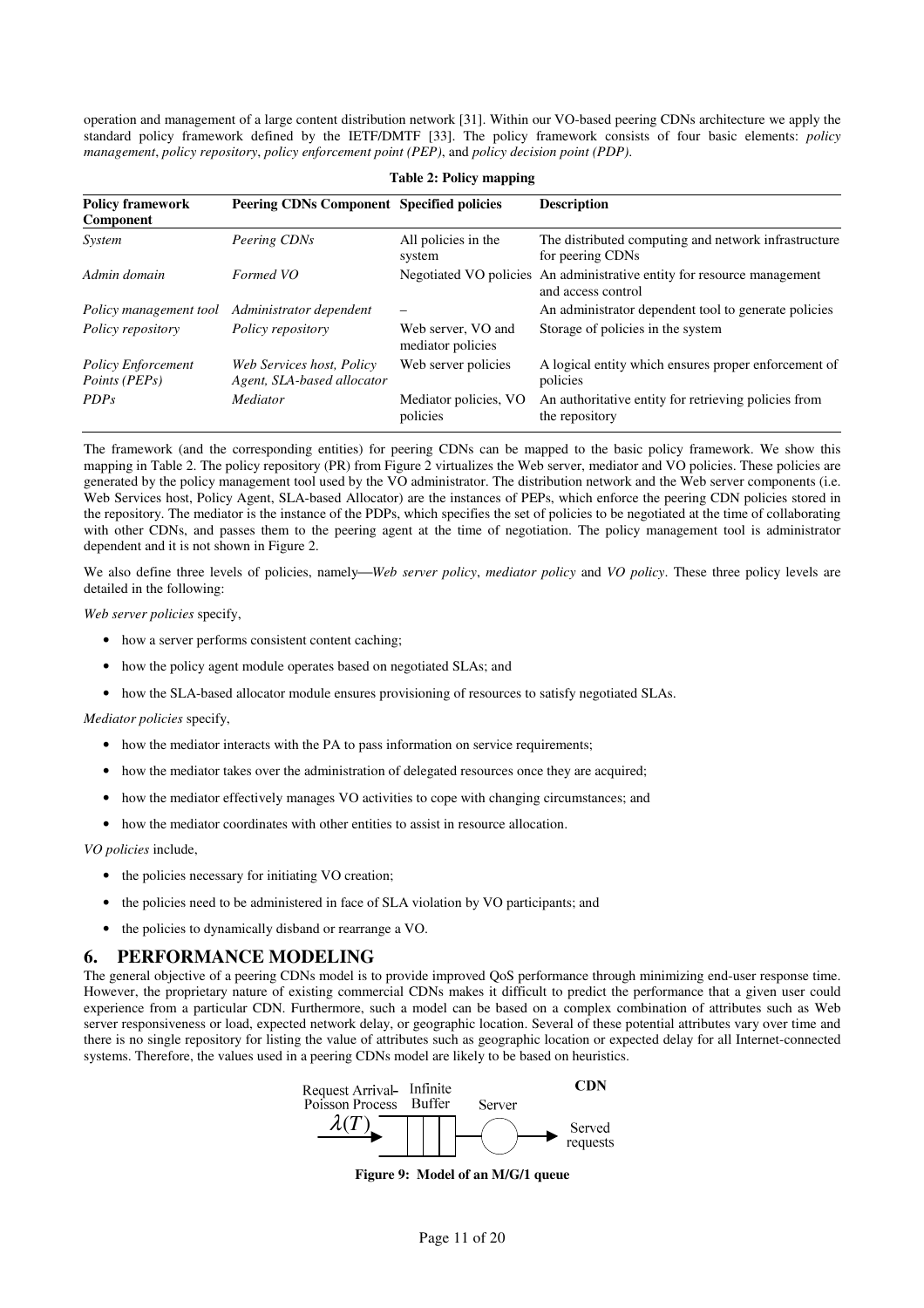| Table 3: Parameter and expressions for the analytical model |  |  |
|-------------------------------------------------------------|--|--|
|                                                             |  |  |

| Parameter                          | <b>Expression</b>                                                                                              |
|------------------------------------|----------------------------------------------------------------------------------------------------------------|
| Mean arrival rate                  | $\lambda = (1/T)$ (requests/second)                                                                            |
| Mean arrival time                  | T                                                                                                              |
| Mean service rate                  | $\mu$                                                                                                          |
| Load                               |                                                                                                                |
| P.D. F of service<br>distribution  | $\rho = (\lambda/\mu)$<br>$f(x) = \frac{\alpha k^{\alpha}}{1 - (k/p)^{\alpha}} x^{-\alpha-1}, k \leq x \leq p$ |
| Task size variation                | $\alpha$                                                                                                       |
| <i>Smallest possible task size</i> | $\boldsymbol{k}$                                                                                               |
| Largest possible task size         | P                                                                                                              |
| <i>Expected waiting time</i>       | ETWI                                                                                                           |
| Mean service time                  | E[X]                                                                                                           |

In this section, we develop simplified performance models based on the fundamentals of queuing theory to demonstrate the effects of peering between CDNs and to characterize the QoS performance of a CDN. For a given workload, mean and service time, we derive necessary expressions for measuring expected waiting time and cumulative distribution in order to measure the QoS performance of a CDN.

## 6.1 Single CDN model

Let us model a CDN as an M/G/1 queue as shown in Figure 9. Table 3 shows the parameters and expressions that are used in the modeling. The request streams coming to the Web servers of a CDN are abstracted as a single request stream. User requests arrive following a Poisson process with the mean arrival rate  $\lambda$ . All requests in its queue are served on a first-come-first-serve (FCFS) basis with mean service rate  $\mu$ . It is assumed that the total processing of the Web servers of a CDN is accumulated through the server and the service time follows a general distribution. The term 'task' is used as a generalization of a request arrival for service. We denote the processing requirements of an arrival as 'task size'. Here, we will use the terms task and request arrival interchangeably. A request can be a client requesting an individual file or object, a Web page (containing multiple objects), the results of execution of a script (e.g. CGI, PHP) or any digital content.

It has been observed that the workloads in Internet are heavy-tailed in nature [14][15], characterized by the function,  $Pr{X > x} \sim x^{-\alpha}$ , where  $0 \le \alpha \le 2$ . In a CDN, clients request for content of varying sizes (ranging from small to large). Based on size of the content requested, the processing requirements (i.e. task size) also vary. Hence, we model the task size on a given CDN's service capacity to follow a Bounded Pareto distribution. The probability density function for the Bounded Pareto  $B(k, p, \alpha)$  service distribution is

$$
f(x) = \frac{\alpha k^{\alpha}}{1 - (k/p)^{\alpha}} x^{-\alpha - 1},
$$

where  $\alpha$  represents the task size variation, k is the smallest possible task size, and p is the largest possible task ( $k \le x \le p$ ). By varying the value of a, we can observe distributions that exhibit moderate variability ( $\alpha \approx 2$ ) to high variability ( $\alpha \approx 1$ ).

We start with the derivation of the expectation of waiting time  $E[W]$ , W is the time a user has to wait for service.  $E[N_q]$  is the number of waiting customers and  $E[X]$  is the mean service time. By Little's law, the mean queue length  $E[N_q]$  can be expressed in terms of the waiting time. Therefore,  $E[N_q] = \lambda E[W]$  and load on the server,  $\rho = \lambda E[X]$ . Let  $E[X^j]$  be the j-th moment of the service distribution of the tasks. We have,

$$
E[X^j] = \begin{cases} \frac{\alpha p^j \left( (k/p)^\alpha - (k/p)^j \right)}{(j-\alpha)(1-(k/p)^\alpha)} & \text{if } j \neq \alpha \\ \frac{\alpha k^\alpha \ln(p/k)}{(1-(k/p)^\alpha)} & \text{if } j = \alpha \end{cases}
$$

Hence, using P-K formula, the expected waiting time  $E[W] = \lambda E[X^2]/2(1-\rho)$ . It can be used to measure the waiting time with respect to different server load and task sizes.

#### 6.1.1 Hyper-exponential approximation

In order to quantify the performance perceived by the users while being served by a CDN, we need to find the P.D.F of waiting time distribution. The Bounded Pareto distribution has all moments finite; however advanced analysis is complex due to the difficulties in manipulating the Laplace transforms of the queuing metrics (e.g. waiting time, busy period). Hence, the 'heavy-tailed' Bounded Pareto distribution can be approximated with a series of exponential distributions (known as Hyper-exponential), while still maintaining the main characteristics of the original distribution, such as heavy tail, first and second moments [7]. An *n* part Hyper-exponential service distribution has the following P.D.F

$$
h_n(t) = \sum_{i=1}^n P_i \lambda_i e^{-\lambda_i t}
$$
, where  $\sum_{i=1}^n P_i = 1$ 

which can be used for our purpose.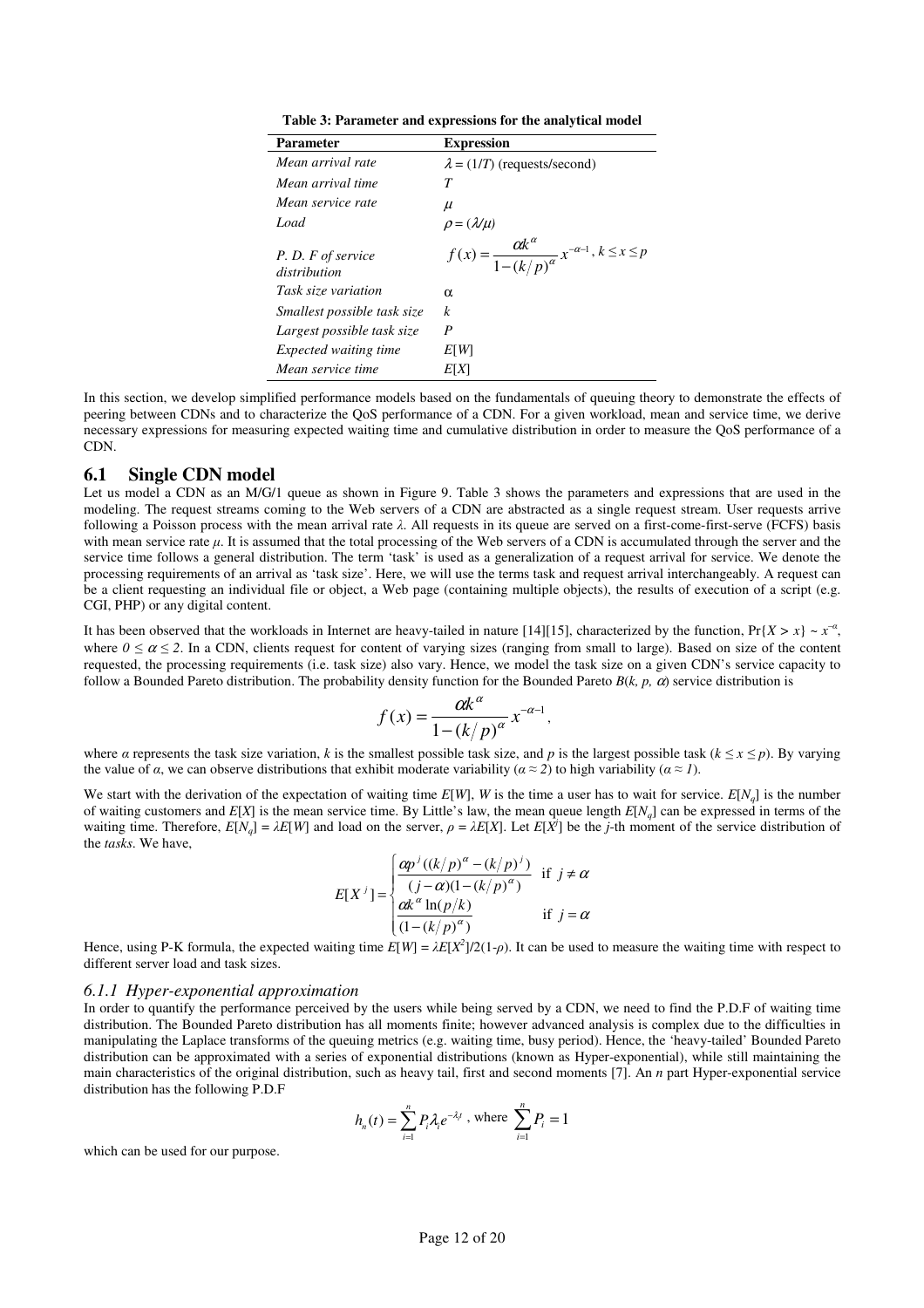#### 6.1.2 Service distribution and waiting time

The Laplace transform of the service distribution  $h_n(t)$  is

$$
L_{h_n}(s) = \int_0^\infty e^{-st} h_n(t) dt = \sum_{i=1}^n \frac{P_i \lambda_i}{\lambda_i + s}
$$

The moments of the service distribution can be obtained as

$$
E[X^{n}] = (-1)^{n} \frac{d^{n} L_{h_{n}}(s)}{ds} \bigg|_{s=0}
$$

where X is a continuous random variable with P.D.F  $h_n(t)$ . The first moment (mean)  $E[X]$  and the second moment  $E[X^2]$  are

$$
E[X] = \sum_{i=1}^{n} \frac{P_i}{\lambda_i} \text{ and } E[X^2] = \sum_{i=1}^{n} \frac{2P_i}{\lambda_i^2}
$$

 $\boldsymbol{0}$ 

The Laplace transform of the waiting time,  $L_W(s)$  for an M/G/1 queue with the hyper-exponential approximation of a Bounded Pareto distribution is defined as follows:

$$
L_{W}(s) = \frac{s(1-\rho)}{s-\lambda + \lambda L_{h_{n}}(s)} = \frac{s(1-\rho)}{s-\lambda + \lambda \sum_{i=1}^{n} \frac{P_{i} \lambda_{i}}{\lambda_{i} + s}}
$$

This result can be numerically inverted to obtain the P.D.F of the waiting time distribution,  $w(t)$ . It can also be used to obtain the cumulative distribution function (C.D.F),



Figure 10: Cumulative distribution of waiting time of a CDN modeled as an M/G/1 queue

Using the C.D.F, concrete QoS guarantees can be made regarding the waiting time experienced by a certain percentage of user requests. Figure 10 shows the C.D.F of waiting time of a CDN for the system load  $\rho = 0.5$ . Here, the hyper-exponential approximation of a Bounded Pareto distribution is used with  $\alpha = 1.5$ ,  $k = 1010.15$  and  $p = 10^{10}$ . From the figure we observe that there is about 50% probability that the waiting time experienced by the users will be less than 20000 time units. Thus, concrete guarantees can be made regarding the waiting time experienced by a certain percentage of user requests on a given CDN.



Figure 11: Conceptual view of the peering CDNs

## 6.2 Peering CDNs Model

A CDN's inability to meet user QoS requirements according to the SLAs may lead to a collaboration of CDNs, so that it may redirect excess requests to the Web servers of the peers. In Figure 11, a conceptual view of the peering CDNs is provided where each CDN is modeled as an M/G/1 queue. It is abstracted that  $N$  independent streams of end-user requests arrive at a conceptual entity, called dispatcher, following a Poisson process with the mean arrival rate  $\lambda_i$ ,  $i \in \{1,2,...,N\}$ . The dispatcher acts as a centralized scheduler in a particular peering relationship with independent mechanism to distribute content requests among partnering CDNs in a user transparent manner. If, on arrival, a user request can not be serviced by CDN  $i$ , it may redirect excess requests to the peers. Since this dispatching acts on individual requests of Web content, it endeavors to achieve a fine grain control level. We anticipate that it can also pave the ways in performing the request assignment and redirection at multiple levels – at the DNS, at the gateways to local clusters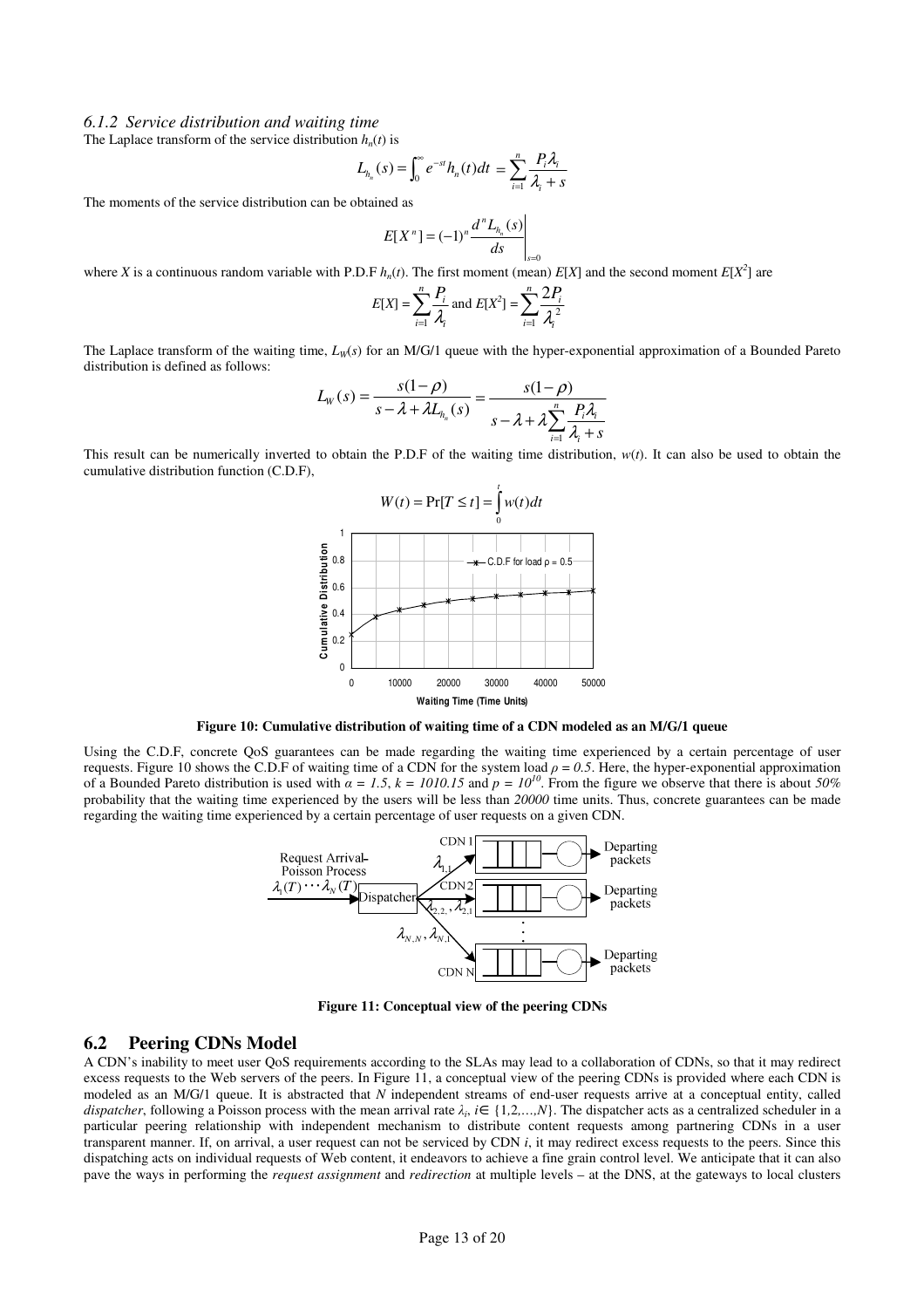and also (redirection) between servers in a cluster. The dispatcher follows a certain policy that assists to assign a fraction of requests of CDN *i* to CDN *j*. The request stream to a CDN in the peering CDNs model is defined as  $\lambda_{i,i}$  = request to CDN *j* for CDN *i*'s content. For  $\forall j \neq i$ ,  $\lambda_{ij}$  denotes redirected user requests, where CDN i is the primary where CDN j is a peer. On the other hand, for  $\forall j = i$ ,  $\lambda_{ij}$ denotes the user requests to a primary CDN i. For example, request to CDN B for CDN A's content can be denoted as  $\lambda_{BA}$ .

The service times of the CDNs are defined as independent of interarrival times and of one another, and have a general P.D.F. Inside each request stream, there is FCFS service. Each request stream is assigned priority. Here,  $p = 1, 2, \dots, P$  priority classes of user-requests are assumed. A peer always prioritizes the requests from the primary CDN over its own user requests. However, if a redirected request (higher priority) arrives to a peer when its own user request (lower priority) is being served, it never interrupts the current service. Thus, this priority discipline is non-preemptive during service quantum of end-user requests.

#### 6.2.1 Waiting time

The classical result [12] on non-preemptive head-of-the-line (HOL) priority queue can be used to find the expected waiting time for the *p*-th  $(p = 1, 2, \ldots, P)$  priority user request,

$$
W_p = \frac{W_0}{(1 - \sigma_p)(1 - \sigma_{p+1})}, \text{ where } \sigma_p = \sum_{i=p}^{P} \rho_i
$$
 (1)

 $W_0$  is the average delay to a particular priority user request due to other requests found in service. It can be expressed as,

$$
W_0 = \sum_{i=1}^P \frac{\rho_i E[X_i^2]}{2}
$$

where  $E[X_i^2]$  is the second moment of service time for a customer from class i. It can be mentioned that  $W_k$  does not depend on user requests from lower priority class (i.e.  $i = 1, 2, ..., p-1$ ), except for their contribution to the numerator  $W_0$  [20].

Let us assume that the user requests for the primary CDN belongs to the  $p$ -th priority class. The Laplace transform of the waiting time for the primary CDN is denoted as  $W_p^*(s)$ . Using the known solution [13] for the distribution of waiting time for each priority group in a priority queue, it can be expressed as,

$$
W_p^*(s) = \frac{(1 - \rho)s + \lambda_L [1 - \sum_{j=1}^{p-1} \frac{\lambda_{j,j}}{\lambda_L} B_j^*(s)]}{s - \lambda_{p,p} + \lambda_{p,p} B_p^*(s)}, \text{ where } \lambda_L = \sum_{j=1}^{p-1} \lambda_{j,j}
$$
 (2)

Similarly, for any peer with the priority in the range  $1, 2, \ldots, (p-1)$  the Laplace transform of waiting time is found as,

$$
W_j^*(s) = \frac{(1-\rho)[s+\lambda_{p,p}-\lambda_{p,p}G_p^*(s)]}{s-\sum_{j=1}^{p-1}\lambda_{j,j}+\sum_{j=1}^{p-1}\lambda_{j,j}\sum_{j=1}^{p-1}B_j^*(s+\lambda_{p,p}-\lambda_{p,p}G_p^*(s))}
$$
(3)

Here,  $G^*_{p}(s)$  is the transform for the M/G/1 busy period distribution for a *p*-priority class, which is expressed as,

$$
G_p^*(s) = B_p^*(s + \lambda_{p,p} - \lambda_{p,p} G_p^*(s))
$$
\n(4)

These solutions can be used to measure the expected waiting time for end-user requests to each of the participating entities in the peering arrangement.

#### 6.2.2 QoS performance

The ability to gauge the QoS of a CDN provider is crucial for achieving effective service from it. The P.D.F of the waiting time distribution (through numerical inversion) for each CDN, with independent priority class can be used to observe the expected waiting time perceived by majority of users in the peering CDNs system. Since a primary CDN's request has priority over any peer's own user requests, we can consider using (2) for a primary CDN, while (3) for any peering CDN. Though these equations are useful for computation, the iterative expression for  $G^*_{i}(s)$  in (4) is impossible to invert numerically. Therefore, the waiting time experienced by a primary CDN's user requests is found using (2), while the classical result presented in (1) is used to find the average expected waiting time for the peer's user requests.



Figure 12: A peering scenario with three CDNs

#### 7. RESULTS

In this section, we present the performance results obtained using the models presented in Section 6. We consider an established peering CDNs system consisting of three CDNs, as shown in Figure 12. Table 4 lists the notations used for this scenario. Each CDN is modeled as an M/G/1 queue with highly variable Hyper-exponential distribution which approximates a heavy-tailed Bounded Pareto service distribution  $(a, \bar{k}, p)$  with variable task sizes. Thus, the workload model incorporates the high variability and self-similar nature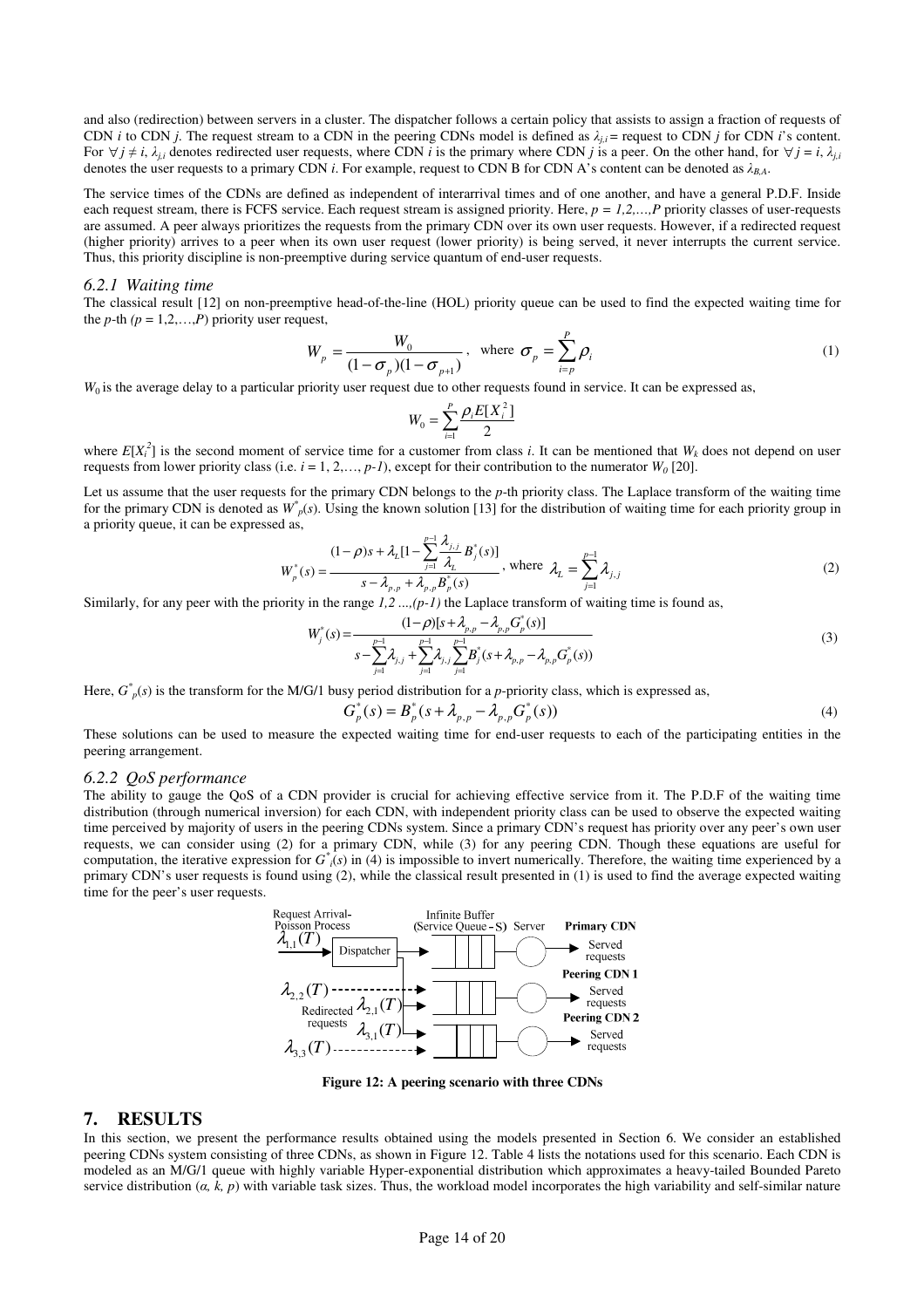of Web access. Table 5 shows the distributions, probability density functions and parameter ranges for the workload model. For our experiments, we consider the expected waiting time as an important parameter to evaluate the performance of a CDN. In our peering scenario, we also assume that all peers hold the same replicated content and there exists an SLA for serving all user requests by the primary CDN in less than 20000 time units.

 Notation Description Number of CDNs,  $N = \{1, 2, \ldots, N\}$  $E[X_i^{\ j}]$ j-th moment of CDN i's service distribution  $\rho_i$ Initial load on CDN I,  $\rho_i = \lambda_{i,i} E[X_i]$  $\rho^*$ New load on CDN  $i, \rho^*_{i} = \lambda^*_{i,i}E[X_i]$  $\lambda_{i,i}$  Initial arrival rate at CDN i  $\lambda^*$  $\sum_{i,i}$  New arrival rate at CDN *i*,  $\lambda^*_{i,i} = \lambda_{i,i} - \lambda^i_{redirect}$  $E[W_i]$ Expected waiting time (initial) at primary CDN  $i$ ,  $E[W_i^*$ Weighted average expected waiting time at CDN  $i$ ,  $\sum^{i-1}$  $=\frac{\rho-\rho^i_{\textit{redirect}}}{\rho}E[W_i]+\sum_{k=1}^{i-1}$ 1  $[W_i^*] = \frac{\rho - \rho^i_{\textit{redirect}}}{\rho} E[W_i] + \sum_{i=1}^{i-1} \frac{W_k \cdot \rho^i_{\textit{redirect}}}{\rho^i_{\textit{redirect}}} E[W_k]$  $\sum_{k=1}$   $\rho$   $\sum_{k=1}^{L} w_k$  $\mathcal{L}_i$ ] +  $\sum_{i=1}^{i-1} \frac{W_k \cdot \rho_{redirect}^i}{\sigma}$  $E[W_i^*] = \frac{\rho - \rho_{\textit{redirect}}^i}{\rho} E[W_i] + \sum_{k=1}^{i-1} \frac{w_k \cdot \rho_{\textit{redirect}}^i}{\rho} E[W_i]$ ρ ρ ρ ρ  $w_k$  depends on the redirected ratio to a given peer  $\rho^i$ Fraction of content requests redirected from CDN  $i$ 

| Table 4: List of notations used in the peering CDNs scenario |  |  |
|--------------------------------------------------------------|--|--|
|--------------------------------------------------------------|--|--|

|  |  | Table 5: Workload model |
|--|--|-------------------------|
|--|--|-------------------------|

| Category                         | <b>Distribution</b>   | P.D.F                                                                                                                                          | Range      | <b>Parameters</b>                                |
|----------------------------------|-----------------------|------------------------------------------------------------------------------------------------------------------------------------------------|------------|--------------------------------------------------|
| Primary CDN,<br>0.1≤ $\rho$ ≤0.9 | Hyper-<br>exponential | $h_n(t) = \sum_{i=1}^n P_i \lambda_i e^{-\lambda_i t}$<br>approximating<br>$f(x) = \frac{\alpha k^{\alpha}}{1 - (k/n)^{\alpha}} x^{-\alpha-1}$ | $x \geq k$ | $\alpha = 1.5$<br>$k = 1010.15$<br>$p = 10^{10}$ |
| Peer 1,<br>$\rho = 0.5$          | Hyper-<br>exponential | $h_n(t) = \sum_{i=1}^n P_i \lambda_i e^{-\lambda_i t}$<br>approximating<br>$f(x) = \frac{\alpha k^{\alpha}}{1 - (k/n)^{\alpha}} x^{-\alpha-1}$ | $x \geq k$ | $\alpha = 1.5$<br>$k = 1010.15$<br>$p = 10^{10}$ |
| Peer 2,<br>$\rho = 0.4$          | Hyper-<br>exponential | $h_n(t) = \sum_{i=1}^n P_i \lambda_i e^{-\lambda_i t}$<br>approximating<br>$f(x) = \frac{\alpha k^{\alpha}}{1 - (k/p)^{\alpha}} x^{-\alpha-1}$ | $x \geq k$ | $\alpha = 2$<br>$k = 1500.23$<br>$p = 10^{10}$   |

## 7.1 QoS performance of the primary CDN

First, we attempt to provide the evidence that a peering arrangement between CDNs is able to assist a primary CDN to provide better QoS to its users. The C.D.F of the waiting time distribution of the primary CDN can be used as the QoS performance metric. In a highly variable system such as peering CDNs it is more significant than average values. The waiting time corresponds to the time elapsed by a user request before being served by the CDN. Figure 13 shows the C.D.F of waiting time of the primary CDN without peering at different loads. From the figure we see that for a fair load  $\rho = 0.6$  there is about 55% probability that users will have a waiting time less than the threshold of 20000 time units. For a moderate load  $\rho = 0.7$ , there is about 50% probability for users to have waiting time below the threshold, while for a heavy load  $\rho = 0.9$  the probability reduces to  $> 24\%$ .

The peering CDNs model arranges the participating providers according to a non-preemptive HOL priority queuing system (Section 6.2). It is an M/G/1 queuing system in which we assume that user priority is known upon their arrival to a CDN and therefore they may be ordered in the queue immediately upon entry. Therefore, various priority classes receive different grades of service and requests are discriminated on the basis of known priority. Thus, in our model an incoming request (with priority  $p$ ) joins the queue behind all other user requests with priorities less than or equal to p and in front of all the user requests with priority greater than p. Due to this nature of the peering CDNs model, the effect of peering can be captured irrespective of any particular request-redirection policy.

Figure 14 shows the C.D.F of the primary CDN with peering for different loads. By comparing Figure 13 and Figure 14, it can be found that for a fair load  $\rho = 0.6$  there is about 80% probability that users will have a waiting time of less than a threshold of 20000 time units. Therefore, peering assists the primary CDN to achieve a QoS performance improvement of about 31%. For a moderate load  $\rho = 0.7$ , there is > 81% probability for users to have waiting time below the threshold, an improvement of about 38%. For a heavily loaded primary CDN with  $\rho = 0.9$  the probability becomes about 70%, which lead to an improvement of  $> 65\%$ . Moreover, for loads  $\rho$ > 0.9, still higher improvement can be predicted by the model. Based on these observations, it can be stated that peering between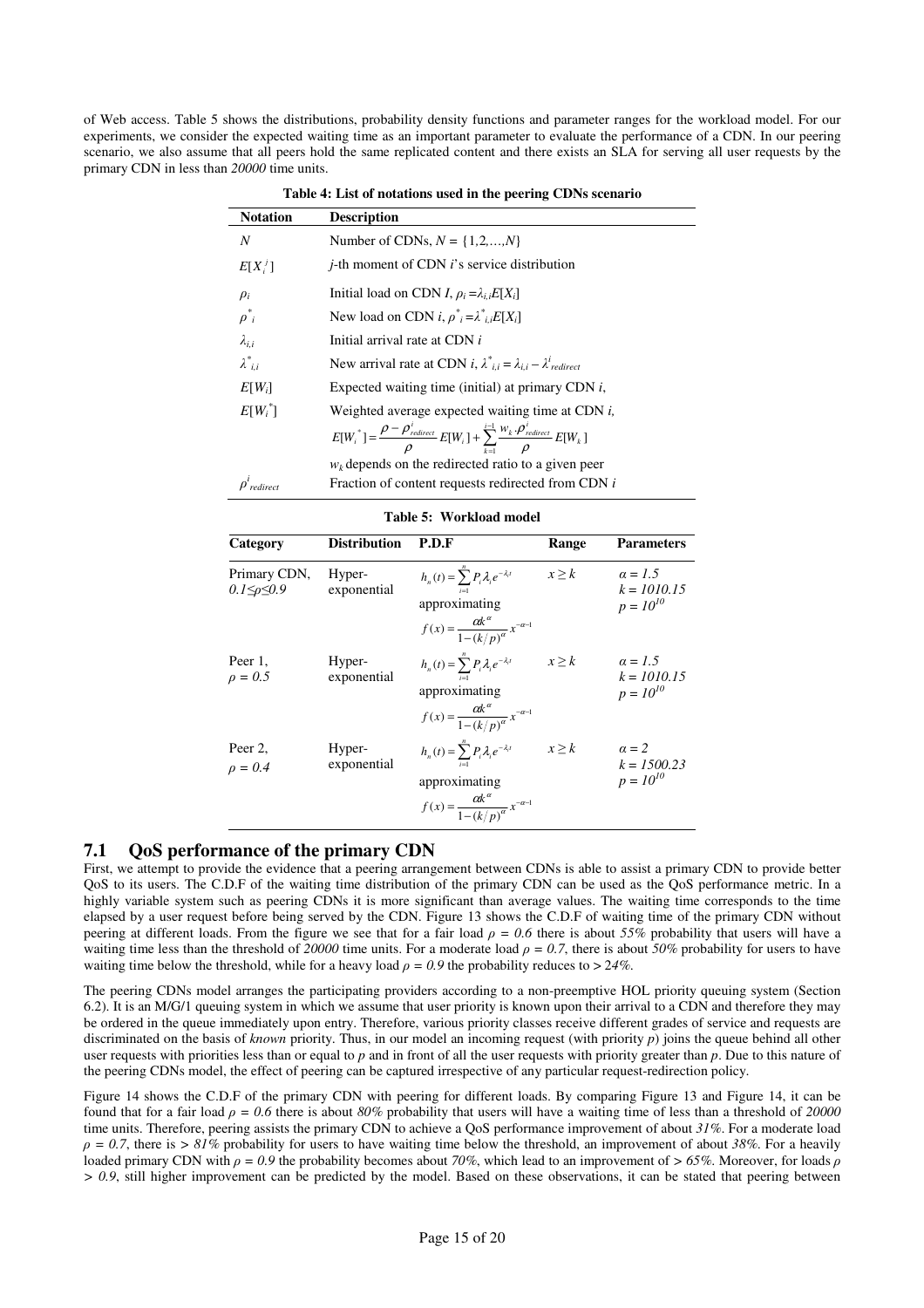CDNs irrespective of any particular request-redirection policy achieves substantial QoS performance improvement when comparing to the non-peering case.



Figure 13: Cumulative distribution of waiting time of the primary CDN without peering



Figure 14: Cumulative distribution of waiting time of the primary CDN in a peering arrangement

## 7.2 Request-redirection policies

In the peering CDNs model, no redirection is assumed until primary CDN's load reaches a *threshold* load ( $\rho = 0.5$ ). This load value is also used as the baseline load for comparing waiting times at different primary CDN loads. Any load above that will be 'shed' to peers. A request-redirection policy determines which requests have to be redirected to the peers. Each peer is ready to accept only a certain fraction (acceptance threshold) of the redirected requests. Any redirected request to a given peer exceeding this acceptance threshold is simply dropped to maintain the system equilibrium. In face of sudden surge in demand, the load on a given primary CDN *i*, *i*∈{1,2,...,*N*} becomes,  $\rho^*$ <sub>i</sub> =  $\rho_i - \rho^i_{redirect}$  and the redirected load is distributed among the peering CDNs. The value of  $\rho^i_{redirect}$  varies depending on the dispatcher chosen redirection policy. The initial and new load on the given primary CDN i is measured by,  $\rho_i$  $=\lambda_{i,i}E[X_i]$  and  $\rho^*_{i} = \lambda^*_{i,i}E[X_i]$  respectively.  $\lambda_{i,i}$  is the initial arrival rate, whereas,  $\lambda^*_{i,i} = \lambda_{i,i} - \lambda^i_{redirect}$  is the new arrival rate.

We define four request-redirection policies for evaluation within the peering CDNs model:

- Uniform Load Balanced (ULB) request-redirection policy distributes the redirected content requests uniformly among all the peering CDNs.
- Minimum Load Balanced (MLB) request-redirection policy assigns the redirected content requests to the peer with minimum expected waiting time.
- Probabilistic Load Balanced (PLB) request-redirection policy distributes redirected content requests to the peers according to certain probability. This probability depends on the load threshold for the fraction of redirected requests that a peer can accept from the primary. In our case, considering a peering system of three CDNs, we use a probability of  $0.4$  and  $0.6$  to assign a certain fraction of the redirected requests to peer 1 and peer 2 respectively. We measure this probability based on the acceptance threshold and the service capacity of the peers.
- Weighted Load Balanced (WLB) request-redirection policy assigns 80% of redirected content requests to the peer with minimum expected waiting time. The remaining 20% of traffic is uniformly distributed over all other participating peers.



Figure 15: Redirection ratio at different primary CDN loads

The amount of redirected requests is denoted as the *redirection ratio*, which is quantified in percent of the primary CDN's load. We express the redirection ratio as a fraction of the primary CDN's load. The influence of different primary CDN loads on the redirection ratio to the peers is shown in Figure 15. From the figure, we can see that the redirection ratio (in percentage, %) increases with increase in the primary CDN's load, independent of any particular request-redirection policy.

The redirected requests are distributed (by the dispatcher) to the peers according to a particular request-redirection policy. In Figure 16, the redirection ratios assigned to the peers are shown. Each curve denotes a different request-redirection policy and x-axis denotes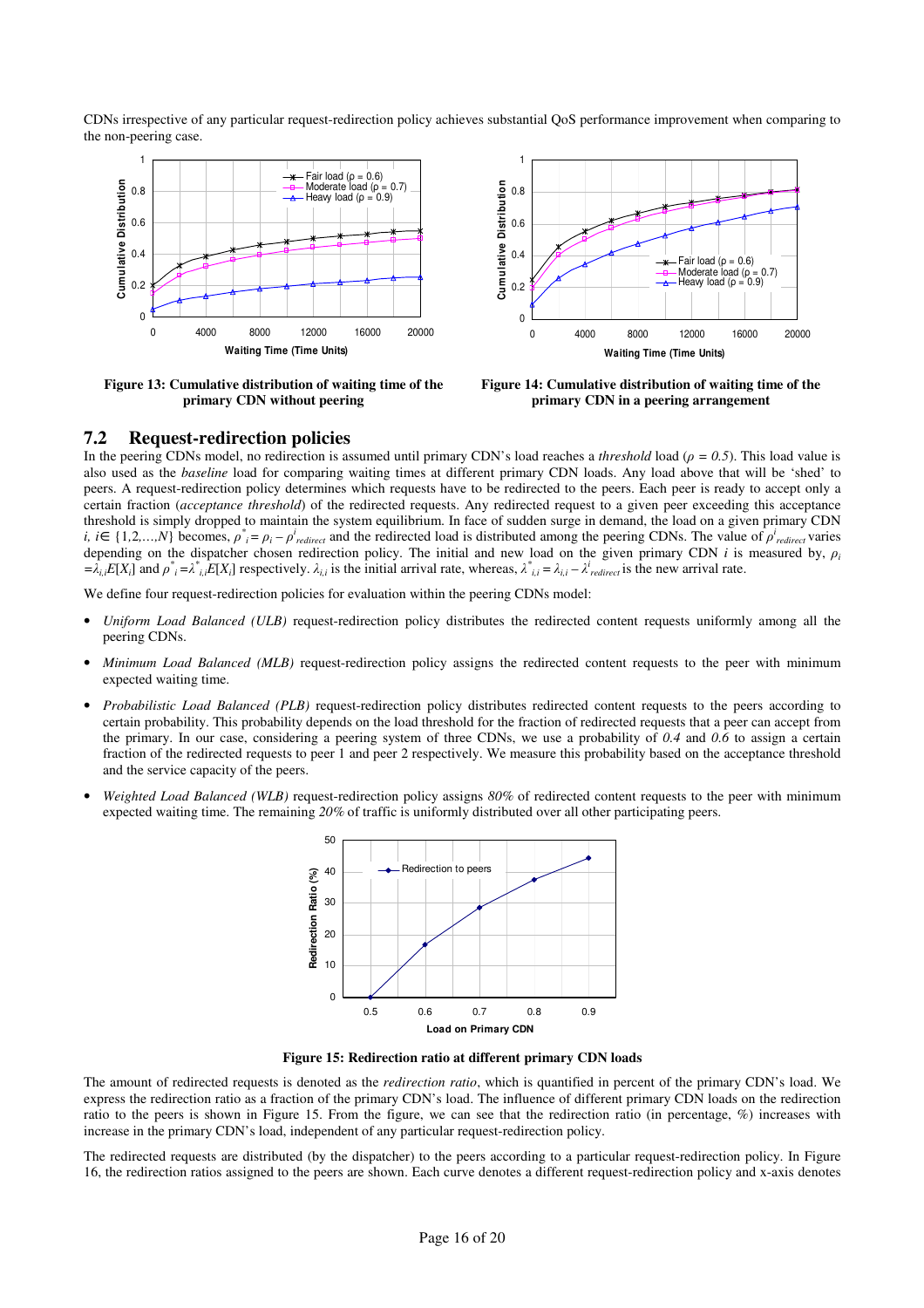the load on the primary CDN. In ULB request-redirection policy, both peer 1 and peer 2 receive the same amount of redirected requests from the primary CDN. The use of MLB request-redirection policy by the dispatcher assigns all the redirected requests to peer 2, which has the minimum expected waiting time. Hence, no redirected request is assigned to peer 1. If PLB request-redirection policy is used by the dispatcher, it leads to a distribution of 40%-60% of the redirected requests to peer 1 and peer 2 respectively. A dispatcher following the WLB request-redirection policy assigns 80% of redirected requests to peer 2 (with minimum expected waiting time) and rest 20% to peer 1.



Figure 16: Distribution of redirected requests to the peers for different request-redirection policies and primary CDN loads

## 7.3 Impact of request redirection

Next, we study the impact of request-redirection on the expected waiting time of users on the primary CDN for different requestredirection policies. Without request-redirection when the primary CDN's load approaches to 1.0, the user perceived performance (in terms of waiting time and queue length) for service by the primary CDN tends to infinity. On the other hand, with request-redirection the waiting time of the primary CDN decreases as the requests are redirected to the peers. However, request-redirection may lead to temporary overload on certain peer(s).

Figure 17 shows the expected waiting time experienced by the redirected requests on the peering CDNs for different requestredirection policies. From the figure it can be seen that as more requests are redirected to the peers they realize higher waiting time due to the peers' own load.

Typically a burst of redirected requests improves performance on the primary CDN. In Figure 17, we present this evidence by showing the performance improvement (in terms of waiting time) the primary CDN gains for all the request-redirection policies. Here, we compare the expected waiting time as a function of system load under the four request-redirection policies, by considering lightly loaded peers (load of peer 1 and peer 2 are set to  $\rho = 0.5$  and  $\rho = 0.4$  respectively), while tuning the primary CDN's load  $(0.1 \le \rho \le$ 0.9). It can be noted that a weighted average value of waiting time is presented in order to capture the effect of request-redirection.



Figure 17: Impact of request-redirection on waiting time of the primary CDN for different request-redirection policies

Table 6: Reduction on waiting time for the primary CDN under different request-redirection policies

| Load on primary                                  | Reduction in waiting time % |                         |      |           |  |
|--------------------------------------------------|-----------------------------|-------------------------|------|-----------|--|
| <b>CDN</b>                                       | UL B                        | ML B                    | PL B | WLB       |  |
| Fair load, $\rho = 0.6$                          | $43.20\%$                   | 44.41% 43.66%           |      | $44.24\%$ |  |
| Moderate load, $\rho = 0.7$ 66.31% 69.31% 67.50% |                             |                         |      | 68.91%    |  |
| Heavy load, $\rho = 0.9$                         |                             | 90.52\% 93.70\% 91.94\% |      | 93.39%    |  |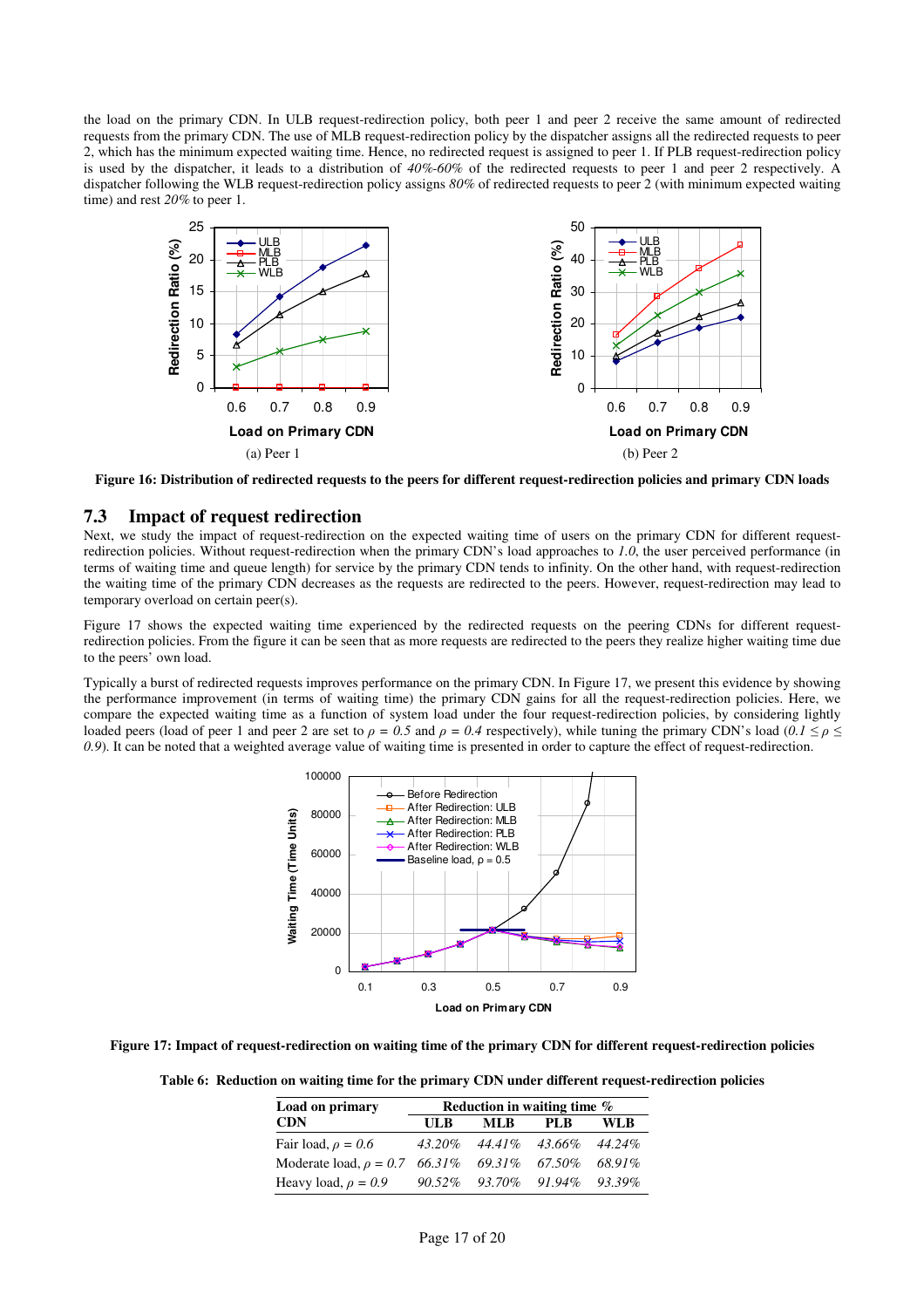Table 6 summarizes the reduction on the expected waiting time for the primary CDN in peering for different request-redirection policies. For all the four policies, it is also observed that substantial performance improvement is achieved on the expected waiting time when compared to the non-peering case. Among all the four policies, ULB, PLB and WLB effectively have *redirection ratio* as the common performance parameter. For all these three policies, redirected requests are distributed among peers according to certain percentage. Therefore, to some extent they exhibit similar characteristics. Whereas MLB assigns all redirected requests to a single peer. Though results for MLB may show as good performance as the other three policies (due to light load on peers), there is a possible concern for the peer with minimum expected waiting time to become overloaded with the redirected requests (herd effect [16]). Therefore, it is preferable to spread the load of redirected requests among multiple CDNs rather than assigning all redirected requests to a single peer.

From the results, it is clear that all the request-redirection policies guarantee that the maximum waiting time is below 20000 time units. This confirms that redirecting only a certain fraction of requests reduces instability and overload in the system because the peers are not overwhelmed by bursts of additional requests.

## 7.4 Measurement errors

The dispatcher bases its redirection decision on the measured value of the primary CDN's load. So far we have assumed that perfect information is available for this decision. However, the dispatcher can have inaccurate information about the load on the primary CDN e.g. due to delays in receiving the measurements. Therefore, the impact of measurement errors on the effectiveness of the redirection policies can be measured. Let us denote the measured load of the primary CDN at the dispatcher by  $\tilde{\rho} = \tilde{\lambda}E[X]$ , with  $\tilde{\lambda} = \lambda(1 \pm \varepsilon)$ , where  $\varepsilon$ is the percentage of the correct load  $\rho$ .



Figure 18: Impact of measurement errors on request-redirection ratio at different primary CDN load



Figure 19: Waiting time for load measurement errors  $\varepsilon$  for different request-redirection policies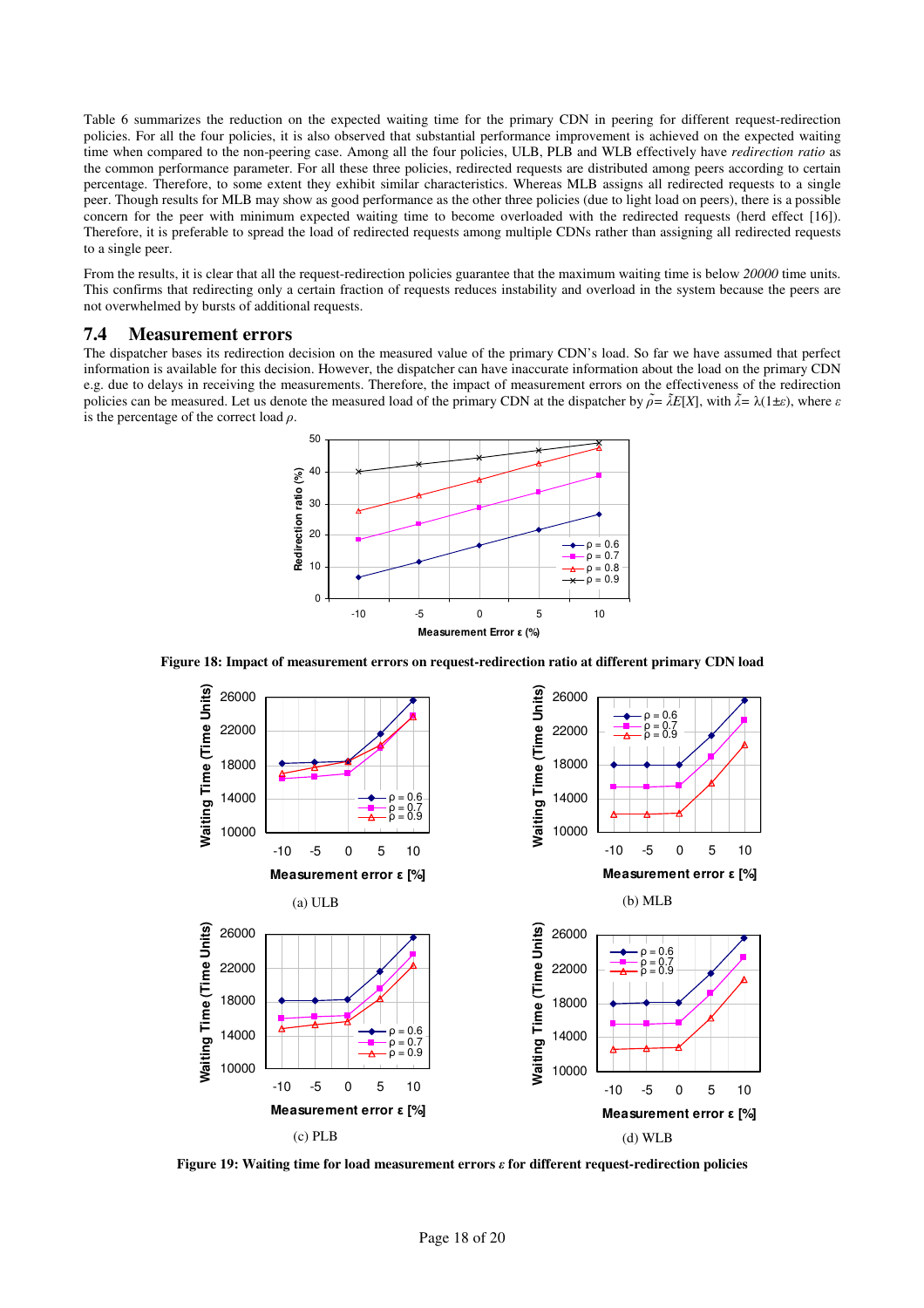The effects of primary CDN's load measurement error on the redirection ratio are shown in Figure 18. Each line in the figure denotes a different primary CDN load  $\rho$ , and the x-axis denotes the measurement error  $\varepsilon$ , in percent of  $\rho$ . A value of  $\theta$  on the x-axis corresponds to perfect primary CDN load information. From the figure we see that the redirection ratio changes more for positive  $\varepsilon$  than for the corresponding negative  $\varepsilon$ .

Figure 19 shows the impact of primary CDN's load measurement error on the waiting time for different request-redirection policies. It can be observed that in all the four cases, for measurement error  $\varepsilon > 0$ , the dispatcher assumes the primary CDN's load to be higher than what it is and hence it redirects more requests than the actual load. The extra redirections incur additional waiting time for the user requests and hence it increases linearly from  $\varepsilon = 0$ . For negative  $\varepsilon$ , the dispatcher assumes the primary CDN's load to be less than the actual and hence redirects pessimistically. As a result, requests on the primary CDN could experience greater expected waiting time for being processed. However, the average of waiting time normalizes the adverse effect in order to keep the performance at an acceptable level. Nevertheless it can be concluded that greater accuracy is needed in load measurement of the primary CDN.

# 8. CRITICAL EVALUATION

Although our approach can be assistive for peering between CDNs, there are a number of challenges, both technical and non-technical (i.e. commercial and legal), that could hinder its rapid growth. These challenges must be dealt to promote CDN peering. For CDNs to peer, they need a common protocol to define the technical details of their interaction as well as the duration and QoS expected during the peering period. The proprietary nature of a CDN to gain competitive advantage in the market may block off the nascence of peering CDNs in commercial domain. Furthermore, there can often be complex legal issues involved (e.g. embargoed or copyrighted content) that could prevent CDNs from arbitrarily cooperating with each other. Finally, there may simply be no compelling commercial reason for a large CDN provider such as Akamai to participate in CDN peering, given the competitive advantage that its network has the most pervasive geographical coverage of any commercial CDN provider. However, our approach can be beneficial and applicable in research-based academic CDN domain where the main focus is not on whether such peering will emerge in reality, which mostly depends on the key players in commercial domain that we cannot divine, but rather on whether such peering *could* emerge.

Although the performance models in this context are simplified in order to accommodate the system complexities, we believe that our models provide a foundation for performing effective peering between CDNs though achieving target QoS in service delivery to endusers. Since the peering CDNs retain load-balancing control within their own Web server sets, using our approach a primary CDN can realize the QoS performance it can provide to the end-users, without requiring individual partners to provide expected service performance from it. Our model-based approach is important since having each CDN provider communicate how it would service millions of potential end-users would introduce significant scalability issues, and requesting this information from each partnering provider at the user requests time would introduce substantial delays. Thus, we believe that our approach seeks to achieve scalability for a CDN in a user transparent manner.

# 9. CONCLUSIONS AND FUTURE WORK

In this paper, we present an open and scalable system to assist the creation of open content delivery networks. In our architecture, when the load on the primary CDN exceeds its capacity, it peers with other CDNs, and the excess end-user requests are offloaded to the Web servers of the peering CDNs. Our contribution lies in designing an architecture for the VO-based peering approach that endeavors to reduce setup and maintenance cost of network infrastructures, while also respecting end-user performance requirements through proper policy management for negotiated SLAs. In addition, it promotes extended scalability and resource sharing with other CDNs through cooperation and coordination. We have also proposed an innovative approach to model the peering CDNs. Through the presented performance models we demonstrated the effects of peering and predicted end-user perceived performance from a primary CDN. We outlined a measurement-based methodology which endeavors to assist in making concrete QoS guarantees by a CDN provider. Our approach assists an overloaded CDN to immediately stabilized by offloaded a fraction of the incoming content requests to the peers.

No prior work done in the content internetworking domain has considered VO-based peering among CDNs. previous research efforts Moreover, many of the related research efforts in this context suggest that only modest progress has been made to define necesssary frameworks and policies for CDN peering. In addition, many of them make strong assumptions on the characteristics of applications without virtualzing multiple providers for cooperative management and delivery of content in a peering environment. Moreover, these systems have not explored the issue of policy management.

Our future work includes using market models in this context in order to encourage resource sharing and peering among different CDNs at global level. This approach is inspired by the successful utilization of economic concepts in management of autonomous resources in global grids [9]. The use of economic concepts in this context would provide a solid basis for rational agents to decide whether to join in peering arrangements. The use of economic models may be the basis for a dynamic replication mechanism that makes replication decisions to utilize surrogates in areas which exhibit the potential to generate hotspots. Our initial work on this issue can be found in [27]. Our future work also includes performing an advanced system analysis to study the impact of other performance parameters such as network latency and cost of peering. It also includes developing a proof-of-the-concept implementation for demonstrating the real-time application of our approach for peering between CDNs.

The methodologies presented in this paper have the potential to motivate and direct further research in finding best practice techniques in measuring and disseminating load information, performing request assignment and redirection, and enabling content replication for CDNs participating in VO-based peering. Our approach endeavors to improve scalability and resource sharing between CDNs through peering, thus evolving past the current landscape where disparate CDNs exist. We expect that our approach for forming VO-based peering CDNs and performance modeling to predict user perceived performance will be a timely contribution to the ongoing contentnetworking trend. For more information about our efforts on peering CDNs, please visit the project Web site at www.gridbus.org/cdn.